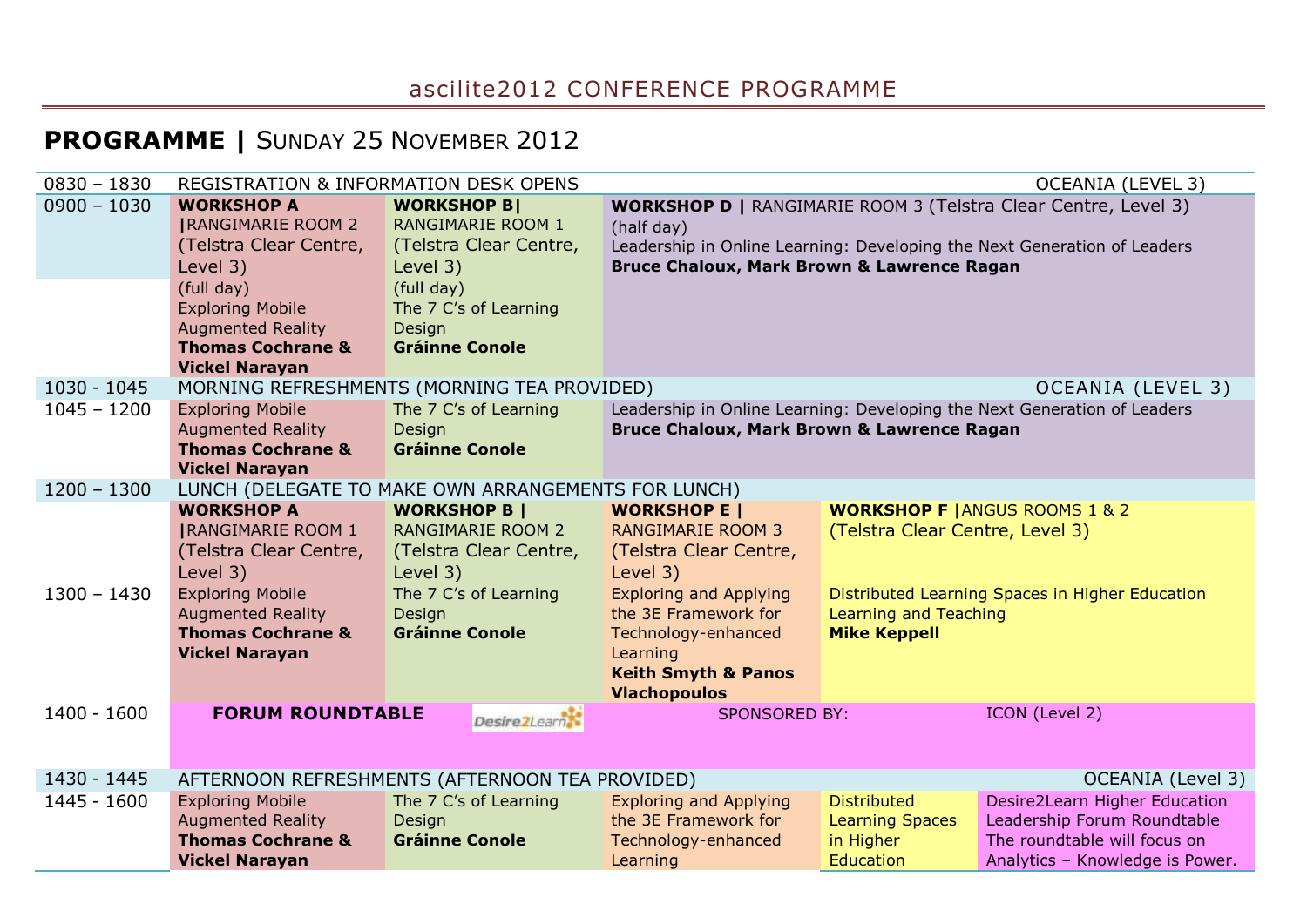|             |                                                             | <b>Keith Smyth &amp; Panos</b><br><b>Vlachopoulos</b> | Learning and<br>Teaching<br><b>Mike Keppell</b> |                                                                                |
|-------------|-------------------------------------------------------------|-------------------------------------------------------|-------------------------------------------------|--------------------------------------------------------------------------------|
| 1730 - 1820 | ascilite NEW MEMBER WELCOME<br>Meet the ascilite Executive  |                                                       |                                                 | ANGUS ROOMS 1 & 2 (Telstra<br>Clear Centre, Level 3)                           |
| 1830 - 2030 | ascilite 2012<br><b>WELCOME RECEPTION</b><br>Te Papa Museum |                                                       |                                                 | ESPRESSO BAR, SIGNS OF A<br><b>NATION &amp; TE MARAE (Level</b><br>$ 4\rangle$ |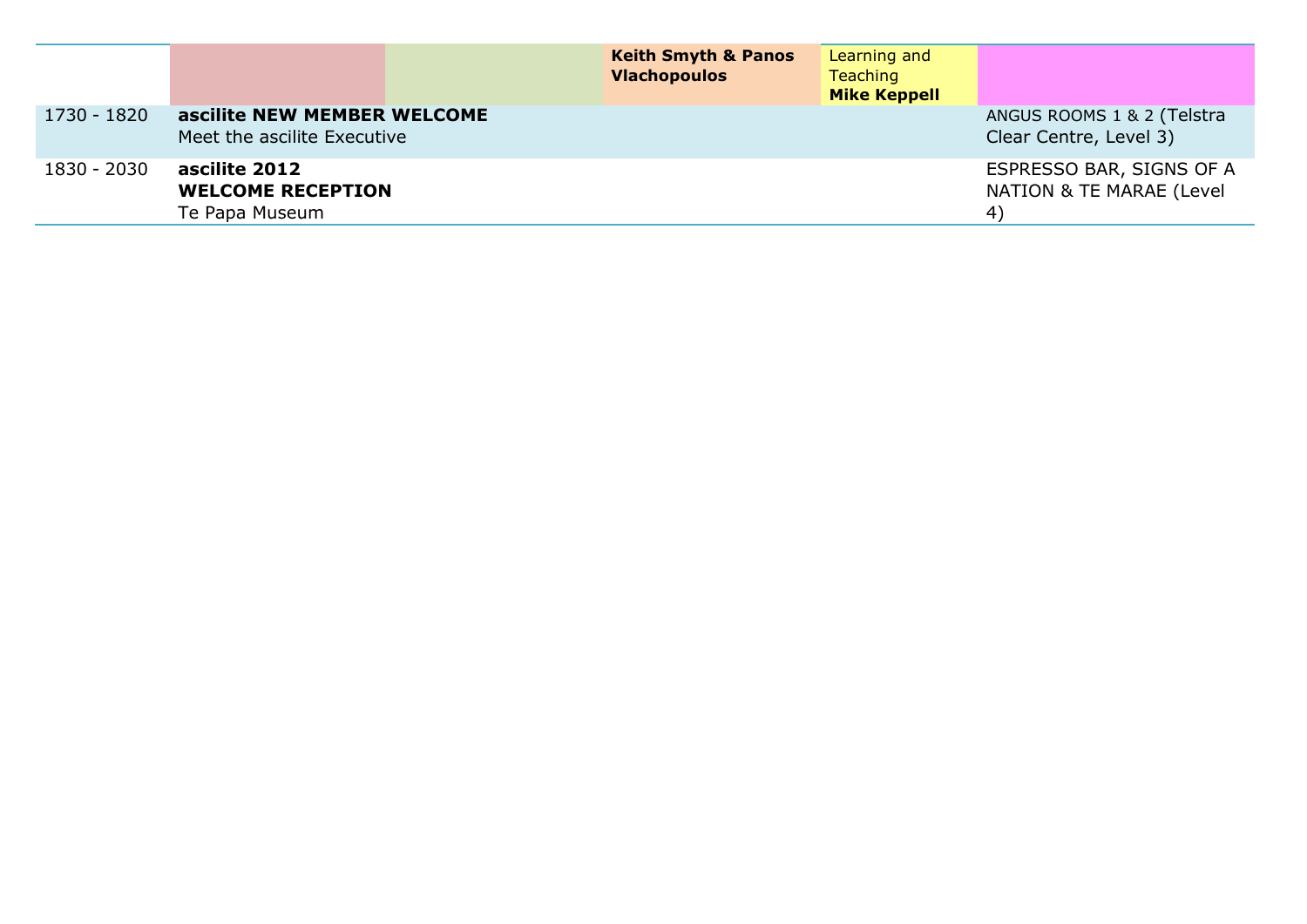#### **PROGRAMME |** MONDAY 26 NOVEMBER 2012

\*indicates finalists for the ascilite2012 paper awards

| $0800 - 0845$                       |                                                                                                                                        | <b>REGISTRATION &amp; INFORMATION DESK OPENS</b>                                                                                            |                                                                                                                                                                                                          |                                                                                                                                                               |                                                                                                                                                               | <b>OCEANIA (LEVEL 3)</b>                                                                                                                                                |                                                                                                                            |  |
|-------------------------------------|----------------------------------------------------------------------------------------------------------------------------------------|---------------------------------------------------------------------------------------------------------------------------------------------|----------------------------------------------------------------------------------------------------------------------------------------------------------------------------------------------------------|---------------------------------------------------------------------------------------------------------------------------------------------------------------|---------------------------------------------------------------------------------------------------------------------------------------------------------------|-------------------------------------------------------------------------------------------------------------------------------------------------------------------------|----------------------------------------------------------------------------------------------------------------------------|--|
| $0900 - 0910$                       | <b>MIHI WHAKATAU</b>                                                                                                                   |                                                                                                                                             |                                                                                                                                                                                                          |                                                                                                                                                               |                                                                                                                                                               | <b>SOUNDINGS THEATRE (Level</b><br>2)                                                                                                                                   |                                                                                                                            |  |
| $0910 - 0915$                       | <b>Professor Mark Brown</b>                                                                                                            | <b>WELCOME FROM THE CONFERENCE CONVENOR</b>                                                                                                 |                                                                                                                                                                                                          |                                                                                                                                                               |                                                                                                                                                               | SOUNDINGS THEATRE (Level<br>2) (overflow will be streamed<br>into ICON)                                                                                                 |                                                                                                                            |  |
| $0915 - 0920$                       | Dr Caroline Steel                                                                                                                      | <b>WELCOME FROM THE ASCILITE PRESIDENT</b>                                                                                                  |                                                                                                                                                                                                          |                                                                                                                                                               |                                                                                                                                                               | <b>SOUNDINGS THEATRE (Level</b><br>2)<br>(overflow will be streamed into<br>ICON)                                                                                       |                                                                                                                            |  |
| $0920 - 0930$                       |                                                                                                                                        | SOUNDINGS THEATRE (Level<br><b>WELCOME FROM WELLINGTON MAYOR</b><br>Hon. Celia Wade-Brown<br>2)<br>(overflow will be streamed into<br>ICON) |                                                                                                                                                                                                          |                                                                                                                                                               |                                                                                                                                                               |                                                                                                                                                                         |                                                                                                                            |  |
| $0930 - 1025$                       | <b>KEYNOTE SPEAKER - The future is new? The future is now!</b><br>Professor Neil Selwyn<br>2)<br>Monash University, AUSTRALIA<br>ICON) |                                                                                                                                             |                                                                                                                                                                                                          |                                                                                                                                                               |                                                                                                                                                               |                                                                                                                                                                         | <b>SOUNDINGS THEATRE (Level</b><br>(overflow will be streamed into                                                         |  |
| 1025-1030                           | <b>HOUSEKEEPING</b>                                                                                                                    |                                                                                                                                             |                                                                                                                                                                                                          |                                                                                                                                                               |                                                                                                                                                               |                                                                                                                                                                         |                                                                                                                            |  |
| $1030 - 1100$                       | <b>MORNING REFRESHMENTS</b>                                                                                                            |                                                                                                                                             |                                                                                                                                                                                                          |                                                                                                                                                               |                                                                                                                                                               | <b>OCEANIA (LEVEL 3)</b>                                                                                                                                                |                                                                                                                            |  |
| $1100 - 1230$                       | <b>SESSION 1.1</b>                                                                                                                     | <b>SESSION 1.2</b>                                                                                                                          | <b>SESSION 1.3</b>                                                                                                                                                                                       | <b>SESSION 1.4</b>                                                                                                                                            | <b>SESSION 1.5</b>                                                                                                                                            | <b>SESSION 1.6</b>                                                                                                                                                      | <b>SESSION</b><br>1.7                                                                                                      |  |
|                                     | <b>Soundings</b><br><b>Theatre</b>                                                                                                     | <b>Icon</b>                                                                                                                                 | <b>Rangimarie 1</b>                                                                                                                                                                                      | <b>Rangimarie 2</b>                                                                                                                                           | <b>Rangimarie 3</b>                                                                                                                                           | Angus 1                                                                                                                                                                 | <b>Angus 2</b>                                                                                                             |  |
| $1100 - 1125$<br><b>FULL PAPERS</b> | Sustaining new<br>approaches to<br>learning and<br>teaching with<br>technology -<br>more than just a<br>Wicked Problem<br>Janet Buchan | <b>LMS Encounters:</b><br>Promises and<br>Realities - $e$ -<br>Learning for<br>Sustainable<br>Futures?<br><b>Reem Al-</b><br><b>Mahmood</b> | Designing<br>evaluation and<br>research into<br>educational<br>initiatives: the<br>Global<br>Perspectives<br>Programme<br><b>Jo-Anne Kelder</b><br><b>Juliette</b><br>Sondermeyer<br><b>Rob Phillips</b> | Teachers, and<br>their opinions,<br>matter:<br>Analysing staff<br>perceptions of<br>the effectiveness<br>of online<br>discussion forums<br><b>Hazel Jones</b> | Building teacher<br>educator TPACK:<br>Developing<br>leaders as a<br>catalyst for<br>change in ICT<br>Education<br><b>Helen Doyle</b><br><b>Chris Reading</b> | NPC: an online<br>model to improve<br>prescribing skills<br>in health care<br>professionals in<br>Australia<br>Jorge Reyna<br><b>Santosh Khanal</b><br><b>Yeqin Zuo</b> | The life and<br>death of<br>Webfuse:<br>principles for<br>learning and<br>leading into<br>the future<br><b>David Jones</b> |  |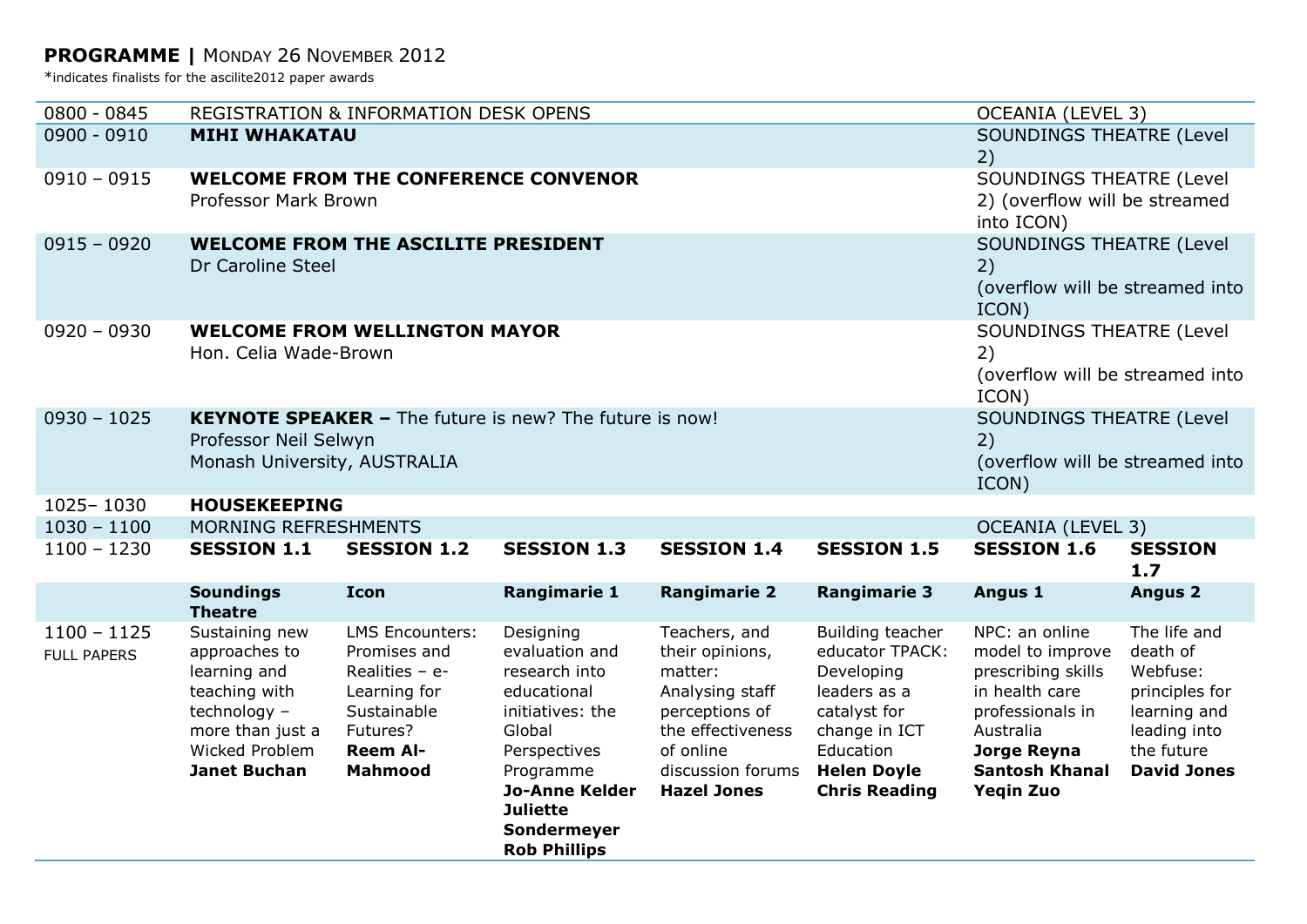|                                     |                                                                                                                                                                                                                                                           |                                                                                                                                                                    | <b>Anne Rothwell</b>                                                                                                                                                                                                                                                    |                                                                                                                                                          |                                                                                                                                                       |                                                                                                                                                                                                                                                                            |                                                                                                                                                                                                                                                                                          |
|-------------------------------------|-----------------------------------------------------------------------------------------------------------------------------------------------------------------------------------------------------------------------------------------------------------|--------------------------------------------------------------------------------------------------------------------------------------------------------------------|-------------------------------------------------------------------------------------------------------------------------------------------------------------------------------------------------------------------------------------------------------------------------|----------------------------------------------------------------------------------------------------------------------------------------------------------|-------------------------------------------------------------------------------------------------------------------------------------------------------|----------------------------------------------------------------------------------------------------------------------------------------------------------------------------------------------------------------------------------------------------------------------------|------------------------------------------------------------------------------------------------------------------------------------------------------------------------------------------------------------------------------------------------------------------------------------------|
| 1130 - 1155<br><b>FULL PAPERS</b>   | 'Being in the<br>kindergarten of<br>blended<br>learning':<br>Exploring<br>teachers'<br>processes for<br>sustainable<br>blended learning<br>practices<br><b>Yvonne Wood</b>                                                                                | Moodle and the<br>Living Curriculum<br><b>Tabitha Roder</b><br><b>Nicoletta Rata-</b><br><b>Skudder</b>                                                            | Conducting and<br>Reporting on<br>Educational<br>Technology<br>Research for<br>Institutional<br>Impact<br><b>Harriet Ridolfo</b><br><b>Susan Tull</b><br><b>Lynette Nagel</b><br><b>Janette Kruger</b><br><b>Sue Gregory</b><br><b>Tim Klapdor</b><br><b>Philip Uys</b> | The importance<br>of power<br>dynamics in the<br>development of<br>asynchronous<br>online learning<br>communities<br><b>Panos</b><br><b>Vlachopoulos</b> | Faculty<br>experiencing<br>first-line<br>implementation<br>of Technology<br>Enhanced<br>Learning<br><b>Marichell van</b><br><b>Deventer</b>           | Sustainability of<br>a university<br>designed and<br>developed media<br>annotation tool to<br>prepare learners<br>with skills needed<br>for future<br>employment<br><b>Michelle</b><br><b>Ruyters, Meg</b><br>Colasante,<br>Kathy Douglas,<br>Giovanni<br><b>Mandarano</b> | Using<br>technology to<br>encourage<br>self-directed<br>learning: The<br>Collaborative<br>Lecture<br>Annotation<br>System<br>(CLAS)<br><b>Shane</b><br><b>Dawson</b><br>Leah<br><b>Macfadyen</b><br>Evan F.<br><b>Risko</b><br><b>Tom</b><br><b>Foulsham</b><br>Alan<br><b>Kingstone</b> |
| $1200 - 1225$<br><b>FULL PAPERS</b> | Do Open<br>Educational<br>Resources<br>represent<br>additional<br>challenges or<br>advantages to<br>the current<br>climate of change<br>in the Australian<br>higher education<br>sector?<br><b>Carina Bossu</b><br><b>Mark Brown</b><br><b>David Bull</b> | A Pedagogical<br>Evaluation of<br>Moodle<br>Extensions<br><b>Margo McNeill</b><br>(Presented by<br><b>Kathleen</b><br>Curtis)<br><b>Matt Bower</b><br>John Hedberg | *Data mining<br>interactions in a<br>3D immersive<br>environment for<br>real-time<br>feedback during<br>simulated<br>surgery<br>Gregor<br><b>Kennedy</b><br><b>Ioanna</b><br><b>Ioannou</b><br><b>Yun Zhou</b><br><b>James Bailey</b><br><b>Stephen</b><br>O'Leary      | Developing a<br>moderation<br>community of<br>practice<br><b>Brian Von</b><br><b>Konsky</b><br><b>Annette</b><br><b>Watkins</b><br><b>Tania Broadley</b> | Emerging<br>strategies for a<br>sustainable<br>approach to<br>professional<br>development<br><b>Kuki Singh</b><br><b>Judy Schrape</b><br>Jacqui Kelly | Online training:<br>sustainability in<br>the face of<br>unskilled,<br>unsupervised,<br>unmotivated<br>"long tail"<br><b>Lisa Wise</b><br><b>Jason Skues</b><br><b>Benedict</b><br><b>Williams</b><br><b>Gregor McLean</b>                                                  | Promoting<br>asynchronous<br>interactivity of<br>recorded<br>lectures in<br>blended<br>learning<br>environments<br><b>Bernadette</b><br><b>McCabe</b><br>Carola<br>Hobohm                                                                                                                |
| 1230 -1330                          | <b>LUNCH</b>                                                                                                                                                                                                                                              |                                                                                                                                                                    |                                                                                                                                                                                                                                                                         |                                                                                                                                                          |                                                                                                                                                       | <b>OCEANIA (LEVEL 3)</b>                                                                                                                                                                                                                                                   |                                                                                                                                                                                                                                                                                          |
| $1245 - 1325$                       | ascilite AGM                                                                                                                                                                                                                                              |                                                                                                                                                                    |                                                                                                                                                                                                                                                                         |                                                                                                                                                          |                                                                                                                                                       | RANGIMARIE ROOM 1 (Level<br>3)                                                                                                                                                                                                                                             |                                                                                                                                                                                                                                                                                          |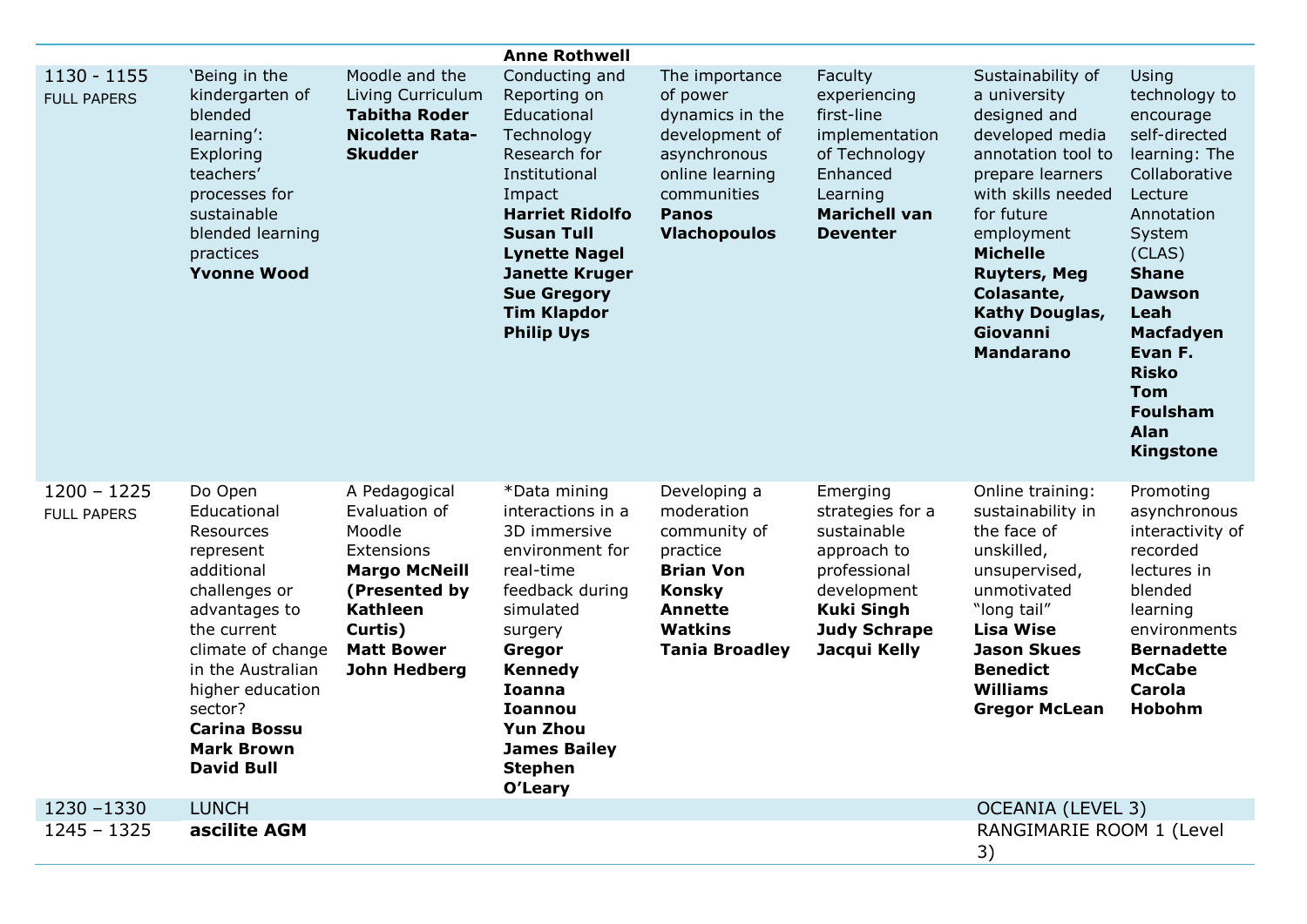| $1330 - 1400$<br>$1400 - 1405$         | <b>INVITED SPEAKER</b> - Sustainability, Creativity, Innovation and Inclusion: Fostering<br><b>SOUNDINGS THEATRE (Level</b><br>New Approaches to Design<br>2)<br>Professor Gráinne Conole<br>(overflow will be streamed into<br>Leicester University, UNITED KINGDOM<br>ICON)<br><b>HOUSEKEEPING</b><br><b>SOUNDINGS THEATRE (Level</b><br><b>NET</b><br><b>SPONSOR</b><br>2)<br>Enabling Technology for Education<br><b>ACKNOWLEDGEMENT</b><br>Blackboard<br>(overflow will be streamed into |                                                                                                                 |                                                                                                                                                                                                                                                    |                                                                                                                                                                                                                |                                                                                                                                                                    |                                                                                                                                                                                                                                                         |                                                                                                                                                                                      |
|----------------------------------------|-----------------------------------------------------------------------------------------------------------------------------------------------------------------------------------------------------------------------------------------------------------------------------------------------------------------------------------------------------------------------------------------------------------------------------------------------------------------------------------------------|-----------------------------------------------------------------------------------------------------------------|----------------------------------------------------------------------------------------------------------------------------------------------------------------------------------------------------------------------------------------------------|----------------------------------------------------------------------------------------------------------------------------------------------------------------------------------------------------------------|--------------------------------------------------------------------------------------------------------------------------------------------------------------------|---------------------------------------------------------------------------------------------------------------------------------------------------------------------------------------------------------------------------------------------------------|--------------------------------------------------------------------------------------------------------------------------------------------------------------------------------------|
| 1405 - 1410                            | <b>Blackboard / Netspot</b><br>PRESENTATION OF CERTIFICATES TO INSTITUTIONAL MEMBERS AND MENTEES                                                                                                                                                                                                                                                                                                                                                                                              | ICON)<br><b>SOUNDINGS THEATRE (Level</b><br>2)                                                                  |                                                                                                                                                                                                                                                    |                                                                                                                                                                                                                |                                                                                                                                                                    |                                                                                                                                                                                                                                                         |                                                                                                                                                                                      |
| $1415 - 1515$                          | <b>SESSION 2.1</b>                                                                                                                                                                                                                                                                                                                                                                                                                                                                            | <b>SESSION 2.2</b>                                                                                              | <b>SESSION 2.3</b>                                                                                                                                                                                                                                 | <b>SESSION 2.4</b>                                                                                                                                                                                             | <b>SESSION 2.5</b>                                                                                                                                                 | <b>SESSION 2.6</b>                                                                                                                                                                                                                                      | <b>SESSION</b><br>2.7                                                                                                                                                                |
|                                        | <b>Soundings</b><br><b>Theatre</b>                                                                                                                                                                                                                                                                                                                                                                                                                                                            | <b>Icon</b>                                                                                                     | <b>Rangimarie 1</b>                                                                                                                                                                                                                                | <b>Rangimarie 2</b>                                                                                                                                                                                            | <b>Rangimarie 3</b>                                                                                                                                                | Angus 1                                                                                                                                                                                                                                                 | <b>Angus 2</b>                                                                                                                                                                       |
| $1415 - 1435$<br><b>CONCISE PAPERS</b> | Towards a<br>sustainable<br>support strategy<br>for online<br>students<br><b>Elizabeth Smith</b><br><b>Anne Lonie</b>                                                                                                                                                                                                                                                                                                                                                                         | The road ahead:<br>eBooks, eTextboo<br>ks and<br>publishers'<br>electronic<br>resources<br><b>Romana Martin</b> | The 5 Cs of<br>Literacy and<br>Literary Skills<br>Development:<br>Conversations,<br>Community,<br>Collaboration,<br>Creativity, and<br>Connection<br><b>Wai-Leng Wong</b><br><b>Michael Griffith</b><br><b>Diana Simmons</b><br><b>Simon Smith</b> | "It gave me a<br>much more<br>personal<br>connection":<br>Student-<br>generated<br>podcasting and<br>assessment in<br>teacher education<br><b>Dianne Forbes</b><br><b>Elaine Khoo</b><br><b>Marcia Johnson</b> | Planning to teach<br>with ICT: Some<br>insights into<br>university<br>teachers'<br>knowledge<br>Shaista Bibi<br>Lina<br><b>Markauskaite</b><br><b>David Ashe</b>   | Preliminary<br>Investigation into<br>Technology and<br>Processes<br>Facilitating the<br>Assurance of<br>Learning<br><b>Brian von</b><br><b>Konsky</b><br><b>Annette</b><br><b>Watkins</b><br><b>Douglas</b><br><b>Atkinson</b><br><b>Tania Broadley</b> | Beyond the<br>Afterglow:<br>Transfer of<br>Learning in an<br>Online<br>"Applications"<br>Course -<br>Preliminary<br>Results of a<br>Mixed<br>Methods<br>Study<br>John Egan           |
| $1435 - 1455$<br><b>CONCISE PAPERS</b> | *Future-Thinking<br>Flexible Learning<br>Development: A<br>Design Approach<br>for Sustainable<br>Change<br><b>Claire Macken</b><br><b>John Hannon</b>                                                                                                                                                                                                                                                                                                                                         | The challenge for<br>static online<br>resources: The<br>future is dynamic<br><b>Lynn Berry</b>                  | (Trans)<br>Formation<br>Through<br>Educational<br>Technologies<br><b>Therese Keane</b><br><b>Aaron Blicbau</b>                                                                                                                                     | Creativity in<br>practice: social<br>media in higher<br>education<br><b>Belinda Allen</b><br><b>Helen Caple</b><br><b>Kate Coleman</b><br><b>Tam Nguyen</b>                                                    | Reflections on<br>staff<br>development in<br>eLearning via a<br>community of<br>practice model<br><b>Tabitha Roder</b><br><b>Nicoletta Rata-</b><br><b>Skudder</b> | Moodle Workshop<br>activities support<br>peer review in<br>Year 1 Science:<br>Present and<br>Future<br><b>John Paul</b><br><b>Posada</b><br><b>Julian M Cox</b>                                                                                         | Over a decade<br>of promising<br>pedagogical<br>models and<br>technology for<br>music<br>teaching: Can<br>the past still<br>reliably guide<br>the future?<br>Alan<br><b>Anderson</b> |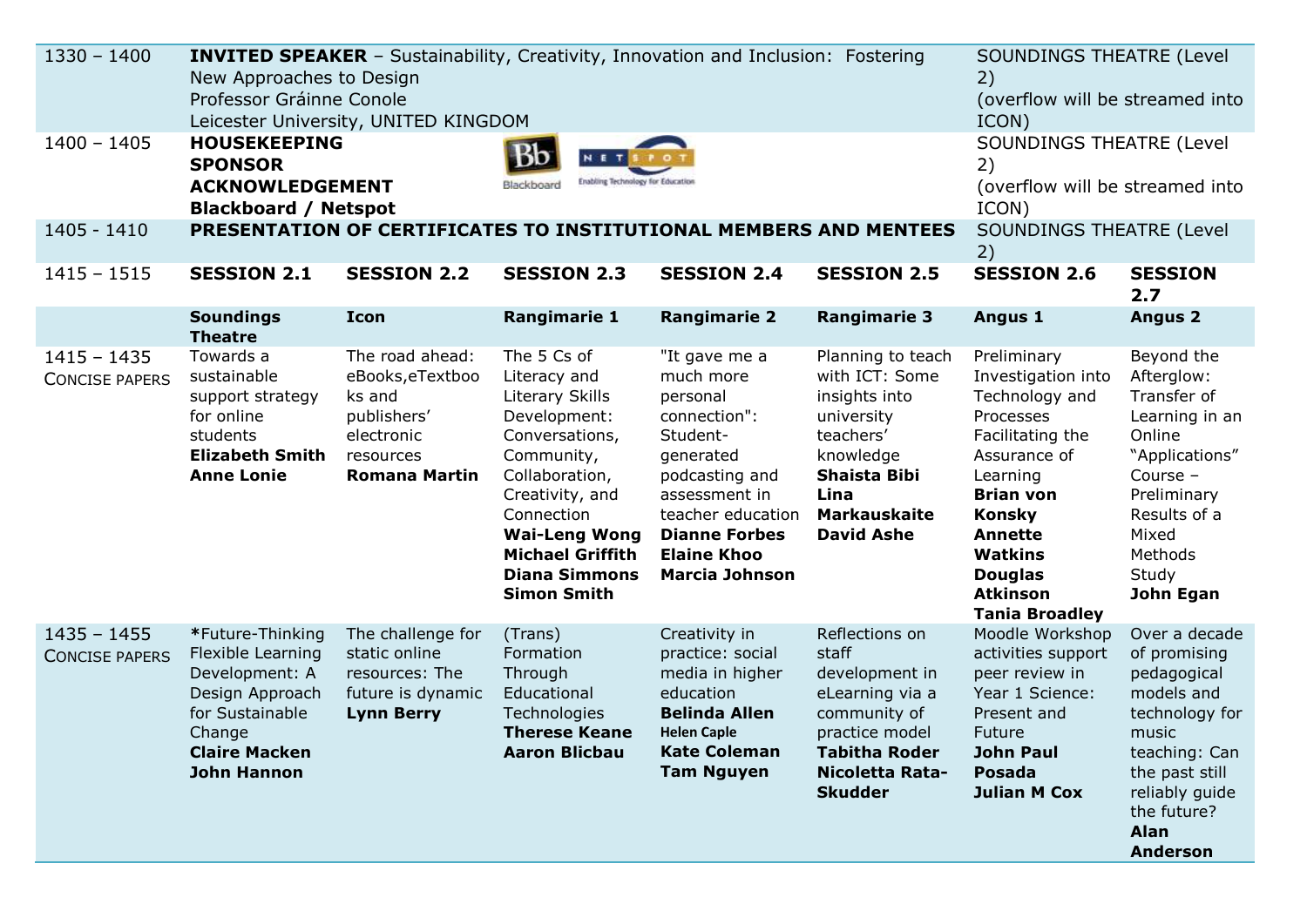| $1455 - 1515$<br><b>CONCISE PAPERS</b> | *Naming and<br>measuring the<br>elephants:<br>sustainable<br>change for<br>blended learning<br><b>Carol Russell</b>                                                                                                                                                                                                                                                           | Google Analytics<br>as a tool in the<br>development of<br>e-learning<br>artefacts: A case<br>study<br><b>Damon Ellis</b>                                                                                                                                                                                                                                                                                       | The digital tutor:<br>Accepting to lose<br>control and make<br>mistakes<br>Rachel<br><b>Panckhurst</b>                                                                                                                                                                                                                                             | Distance learners'<br>use of non-<br>institutional<br>social media to<br>augment and<br>enhance their<br>learning<br>experience<br><b>Trish Andrews</b><br><b>Belinda Tynan</b><br><b>Kendra</b><br><b>Backstrom</b>                                                                                                                                                            | Relevant, current<br>and sustainable<br>digital strategies<br>to prepare future<br>teachers to lead<br>e-learning<br><b>Julie Mackey</b><br><b>Niki Davis</b><br><b>Nicki Dabner</b> | Peer review of e<br>learning<br>Initiatives at<br>Charles Darwin<br>University: The<br>DSA project<br><b>Margaret Pack</b><br>(presented by<br><b>Alison Reedy)</b>                                                   | Outside in:<br>Beyond<br>blended<br>learning<br><b>Trevor</b><br><b>Billany</b>                                                                                                                                                                                                                                                |
|----------------------------------------|-------------------------------------------------------------------------------------------------------------------------------------------------------------------------------------------------------------------------------------------------------------------------------------------------------------------------------------------------------------------------------|----------------------------------------------------------------------------------------------------------------------------------------------------------------------------------------------------------------------------------------------------------------------------------------------------------------------------------------------------------------------------------------------------------------|----------------------------------------------------------------------------------------------------------------------------------------------------------------------------------------------------------------------------------------------------------------------------------------------------------------------------------------------------|---------------------------------------------------------------------------------------------------------------------------------------------------------------------------------------------------------------------------------------------------------------------------------------------------------------------------------------------------------------------------------|--------------------------------------------------------------------------------------------------------------------------------------------------------------------------------------|-----------------------------------------------------------------------------------------------------------------------------------------------------------------------------------------------------------------------|--------------------------------------------------------------------------------------------------------------------------------------------------------------------------------------------------------------------------------------------------------------------------------------------------------------------------------|
| $1515 - 1545$                          | AFTERNOON REFRESHMENTS                                                                                                                                                                                                                                                                                                                                                        |                                                                                                                                                                                                                                                                                                                                                                                                                |                                                                                                                                                                                                                                                                                                                                                    |                                                                                                                                                                                                                                                                                                                                                                                 | <b>OCEANIA (LEVEL 3)</b>                                                                                                                                                             |                                                                                                                                                                                                                       |                                                                                                                                                                                                                                                                                                                                |
| $1545 - 1645$                          | <b>SESSION 2.8</b>                                                                                                                                                                                                                                                                                                                                                            | <b>SESSION 2.9</b>                                                                                                                                                                                                                                                                                                                                                                                             | <b>SYMPOSIUM</b><br>1.1                                                                                                                                                                                                                                                                                                                            | <b>SYMPOSIUM</b><br>1.2                                                                                                                                                                                                                                                                                                                                                         | <b>SYMPOSIUM</b><br>1.3                                                                                                                                                              | <b>SYMPOSIUM</b><br>1.4                                                                                                                                                                                               | <b>SYMPOSIUM</b><br>1.5                                                                                                                                                                                                                                                                                                        |
|                                        | <b>Soundings</b><br><b>Theatre</b><br>A framework for<br>evaluating<br>blended learning<br><b>Michael Smythe</b><br>Student<br>engagement in<br>blended learning:<br>A toolkit for<br>teachers<br>Lynn Jeffrey,<br>John Milne &<br><b>Andrew Higgins</b><br>Official Launch of<br>the Toolkit<br>funded by Ako<br>Aotearoa through<br>that National<br>Project Fund<br>(2009) | <b>Icon</b><br>Promoting<br>engagement and<br>interaction<br>through a<br>technology<br>supported<br>learning activity<br><b>Sue Whale</b><br><b>Josie Fisher</b><br><b>Fredy-Roberto</b><br>Valenzuela<br>Engaging higher<br>education<br>students via<br>digital curation<br><b>Amy Antonio</b><br><b>Neil Martin</b><br><b>Adrian Stagg</b><br>Evolution of a<br>Higher Ed<br>Curriculum Based<br>Ecosystem | <b>Ranigmarie 1</b><br>Post Web 2.0<br>Pedagogy: Mobile<br>Social Media<br><b>Thomas</b><br><b>Cochrane</b><br><b>Helen Sissons</b><br>Laurent<br>Antonczak<br><b>Averill Gordon</b><br><b>Andrew Withell</b><br><b>David Rhodes</b><br><b>Daniel Wagner</b><br><b>Ilona Buchem</b><br><b>Mar Camacho</b><br><b>Helen Keegan</b><br>Solène Troussé | <b>Rangimarie 2</b><br>Exploring the<br>challenges of<br>network<br>leadership in<br>Australasian<br>tertiary<br>associations<br><b>Mike Keppell</b><br>Gordon<br>Suddaby<br><b>Helen Carter</b><br><b>Gary Williams</b><br><b>Denise</b><br><b>Chalmers</b><br><b>Trish Andrews</b><br><b>Shelda</b><br><b>Debowski</b><br>Marguerite de<br>Sousa and/or<br><b>Lindy Baker</b> | <b>Rangimarie 3</b><br>Growing, leading<br>and measuring<br>online<br>Communities of<br>Practice<br><b>Diana Ayling</b><br><b>Hazel Owen</b>                                         | Angus 1<br>Computer-<br>mediated<br>collaborative<br>learning in large<br>first-year STEM<br>classes<br>facilitating<br>interdisciplinary<br>scenario-inquiry<br>tasks<br><b>Gwen Lawrie</b><br><b>Kelly Matthews</b> | <b>Angus 2</b><br>Digital<br>communities -<br>contexts for<br>leading<br>learning into<br>the future?<br><b>Shirley</b><br><b>Reushle</b><br><b>Jacquie</b><br><b>McDonald</b><br>ascilite<br>Community<br>Mentoring<br>Program:<br>Sharing<br>successes and<br>learning for<br>the future<br><b>Shirley</b><br><b>Reushle</b> |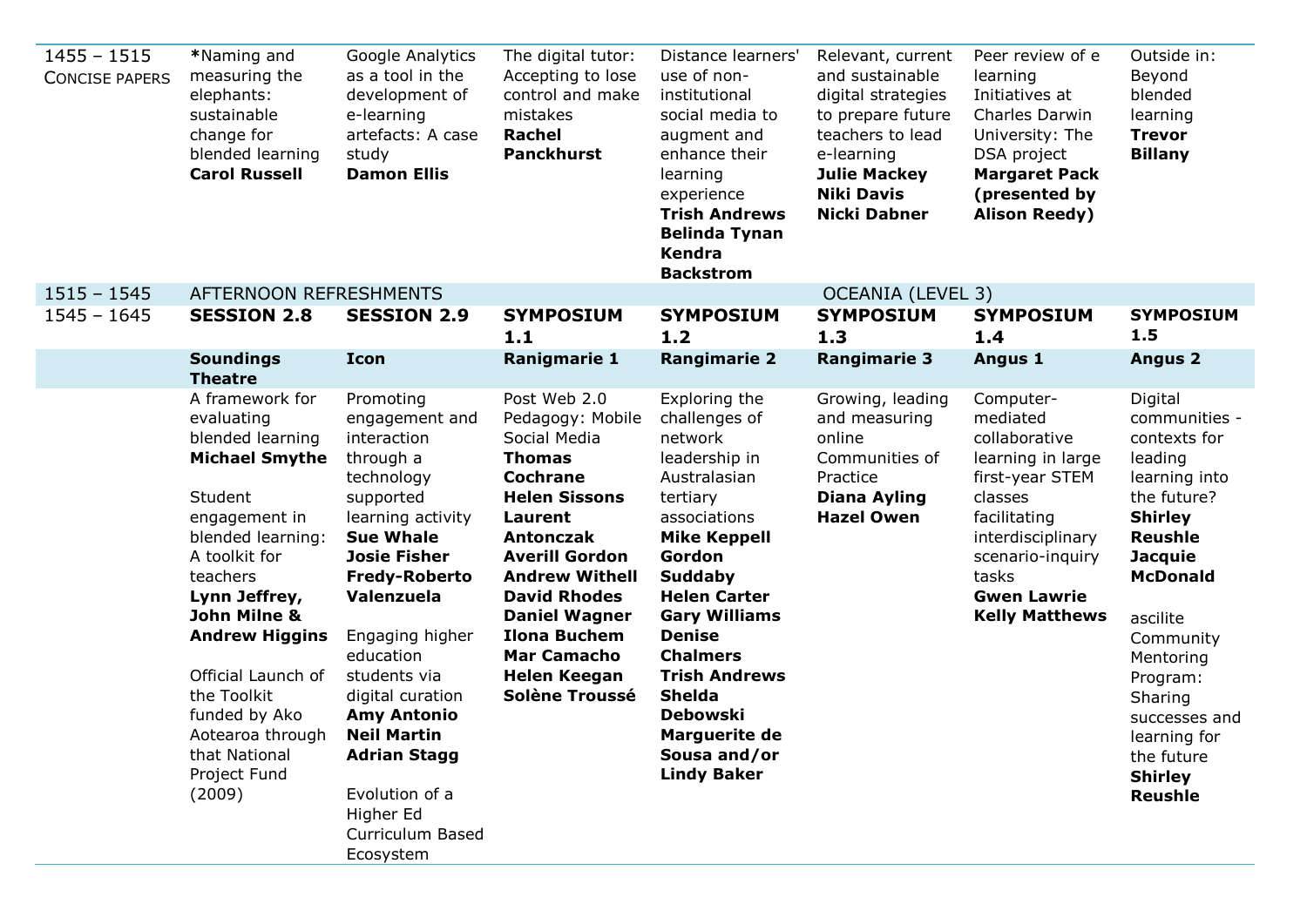|               | <b>Chris Cheers</b>                                                  |                                            |                                                                                    |
|---------------|----------------------------------------------------------------------|--------------------------------------------|------------------------------------------------------------------------------------|
| $1645 - 1700$ | <b>Short Break</b>                                                   |                                            |                                                                                    |
| 1700 - 1715   | <b>GUEST SPEAKER - Hon Grant Robertson MP</b>                        |                                            | <b>SOUNDINGS THEATRE (Level</b><br>2)<br>(overflow will be streamed into<br>ICON)  |
| 1715 - 1730   | <b>PECHA KUCHA POSTERS</b> (5 x 2 minute Poster Presentations)       |                                            | <b>SOUNDINGS THEATRE (Level)</b><br>2)<br>(overflow will be streamed into<br>ICON) |
| $1730 - 1735$ | <b>Launch of CMALT Australasia</b>                                   |                                            | <b>SOUNDINGS THEATRE (Level)</b><br>2)<br>(overflow will be streamed into<br>ICON) |
| $1735 - 1740$ | <b>BOOK LAUNCH - Designing for Learning in an Open World</b>         |                                            | <b>SOUNDINGS THEATRE (Level)</b><br>2)<br>(overflow will be streamed into<br>ICON) |
| 1740 - 1745   | <b>SPONSOR</b><br><b>ACKNOWLEDGEMENT</b><br><b>Massey University</b> | <b>MASSEY</b><br>UNIVERSITY OF NEW ZEALAND | <b>SOUNDINGS THEATRE (Level</b><br>2)<br>(overflow will be streamed into<br>ICON)  |
| $1745 - 1845$ | <b>COCKTAIL RECEPTION</b><br>POSTER VIEWING AND VOTING               |                                            | OCEANIA (Level 3)                                                                  |
|               | ascilite DINE AROUND NIGHT                                           |                                            |                                                                                    |
| $1900 -$      | Please make your own way to your selected restaurant by 1900         |                                            |                                                                                    |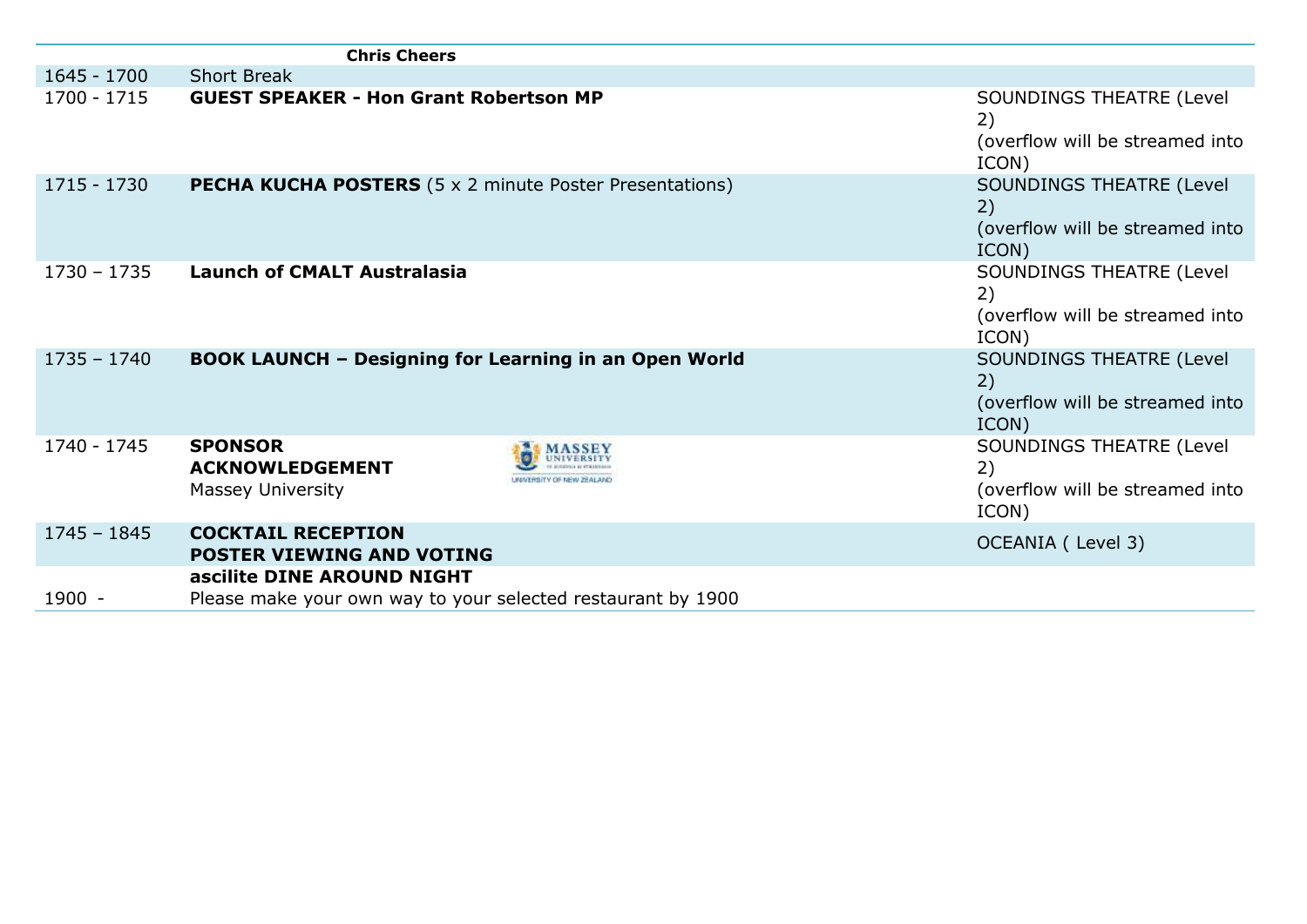#### **PROGRAMME |** TUESDAY 27 NOVEMBER 2012

\*indicates finalists for the ascilite2012 paper awards

| $0800 - 0845$                       |                                                                                                                                                                                                                                                                                                                                                                           | REGISTRATION & INFORMATION DESK OPENS                                                                                                                                                                                                              |                                                                                                                                                                                                                        |                                                                                                                                                                                                                       |                                                                                                                                                                                                                       | OCEANIA (LEVEL 3)                                                                                                                                                 |                                                                                                                                                                |  |
|-------------------------------------|---------------------------------------------------------------------------------------------------------------------------------------------------------------------------------------------------------------------------------------------------------------------------------------------------------------------------------------------------------------------------|----------------------------------------------------------------------------------------------------------------------------------------------------------------------------------------------------------------------------------------------------|------------------------------------------------------------------------------------------------------------------------------------------------------------------------------------------------------------------------|-----------------------------------------------------------------------------------------------------------------------------------------------------------------------------------------------------------------------|-----------------------------------------------------------------------------------------------------------------------------------------------------------------------------------------------------------------------|-------------------------------------------------------------------------------------------------------------------------------------------------------------------|----------------------------------------------------------------------------------------------------------------------------------------------------------------|--|
| 0845-0900                           | Mark Brown                                                                                                                                                                                                                                                                                                                                                                | <b>WELCOME TO THE DAY AND HOUSEKEEPING</b><br><b>SOUNDINGS THEATRE (Level</b><br>2)<br>ascilite 2012 Convenor<br>(overflow will be streamed<br>into ICON)                                                                                          |                                                                                                                                                                                                                        |                                                                                                                                                                                                                       |                                                                                                                                                                                                                       |                                                                                                                                                                   |                                                                                                                                                                |  |
| 0900-0955                           | <b>KEYNOTE ADDRESS</b> - The End of the University<br>SOUNDINGS THEATRE (Level<br>2)<br>Dale Stephens<br>Uncollege<br>(overflow will be streamed<br><b>USA</b><br>into ICON)                                                                                                                                                                                              |                                                                                                                                                                                                                                                    |                                                                                                                                                                                                                        |                                                                                                                                                                                                                       |                                                                                                                                                                                                                       |                                                                                                                                                                   |                                                                                                                                                                |  |
| $1000 - 1030$                       | <b>SOUNDINGS THEATRE (Level</b><br><b>THE GREAT DEBATE:</b> That MOOCs are a real game changer which seriously<br>challenge traditional models of Tertiary Education<br>2)<br>Bill Anderson, Maggie Hartnett, Mark Nichols   Gráinne Conole, Keith Smyth, Norm<br>(overflow will be streamed<br>Vaughan<br>into ICON)<br>Live via <b>Blackboard</b><br><b>Collaborate</b> |                                                                                                                                                                                                                                                    |                                                                                                                                                                                                                        |                                                                                                                                                                                                                       |                                                                                                                                                                                                                       |                                                                                                                                                                   |                                                                                                                                                                |  |
| $1030 - 1100$                       | MORNING REFRESHMENTS                                                                                                                                                                                                                                                                                                                                                      |                                                                                                                                                                                                                                                    |                                                                                                                                                                                                                        |                                                                                                                                                                                                                       |                                                                                                                                                                                                                       | <b>OCEANIA (LEVEL 3)</b>                                                                                                                                          |                                                                                                                                                                |  |
| $1100 - 1220$                       | <b>SESSION 3.1</b>                                                                                                                                                                                                                                                                                                                                                        | <b>SESSION 3.2</b>                                                                                                                                                                                                                                 | <b>SESSION 3.3</b>                                                                                                                                                                                                     | <b>SESSION 3.4</b>                                                                                                                                                                                                    | <b>SESSION 3.5</b>                                                                                                                                                                                                    | <b>SESSION 3.6</b>                                                                                                                                                | <b>SESSION</b><br>3.7                                                                                                                                          |  |
|                                     | <b>Soundings</b><br><b>Theatre</b>                                                                                                                                                                                                                                                                                                                                        | <b>Icon</b>                                                                                                                                                                                                                                        | <b>Rangimarie 1</b>                                                                                                                                                                                                    | <b>Rangimarie 2</b>                                                                                                                                                                                                   | <b>Rangimarie 3</b>                                                                                                                                                                                                   | Angus 1                                                                                                                                                           | <b>Angus 2</b>                                                                                                                                                 |  |
| $1100 - 1125$<br><b>FULL PAPERS</b> | *Use of media-<br>rich real-time<br>collaboration<br>tools for learning<br>and teaching in<br>Australian and<br>New Zealand<br>universities<br><b>Matt Bower</b><br>Mark J.W. Lee<br><b>Jacqueline</b><br><b>Kenney</b><br>Paula de Barba<br>(presented by<br>Gregor<br><b>Kennedy &amp;</b><br><b>Barney</b>                                                             | New approaches:<br>Embedding on-<br>line interactive<br>scenarios as core<br>course<br>components for<br>international<br>biosecurity<br>practitioner<br>training<br><b>Terry Stewart</b><br>Joanna S.<br><b>McKenzie</b><br><b>Willem D. Vink</b> | Going mobile:<br>Each small<br>change requires<br>another<br><b>Peter Albion</b><br>Romina<br>Jamieson-<br><b>Proctor</b><br><b>Petrea</b><br><b>Redmond</b><br><b>Kevin Larkin</b><br><b>Andrew</b><br><b>Maxwell</b> | Game-like digital<br>training tools -<br>do information-<br>integration skills<br>transfer from<br>static to dynamic<br>interfaces?<br><b>Lisa Wise</b><br><b>Gregor McLean</b><br><b>Benedict</b><br><b>Williams</b> | Heutagogy and<br>mobile social<br>media: post Web<br>2.0 pedagogy<br><b>Thomas</b><br><b>Cochrane</b><br><b>Laurent</b><br><b>Antonczak</b><br><b>Averill Gordon</b><br><b>Helen Sissons</b><br><b>Andrew Withell</b> | Sustainable<br>learning through<br>formative online<br>assessment:<br>using quizzes to<br>maintain<br>engagement<br><b>Lynette Nagel</b><br><b>Lanise van Eck</b> | Follow up<br>panel<br>discussion<br>with debate<br>panel<br>members<br>about the<br>future of<br>MOOCs: Live<br>via<br><b>Blackboard</b><br><b>Collaborate</b> |  |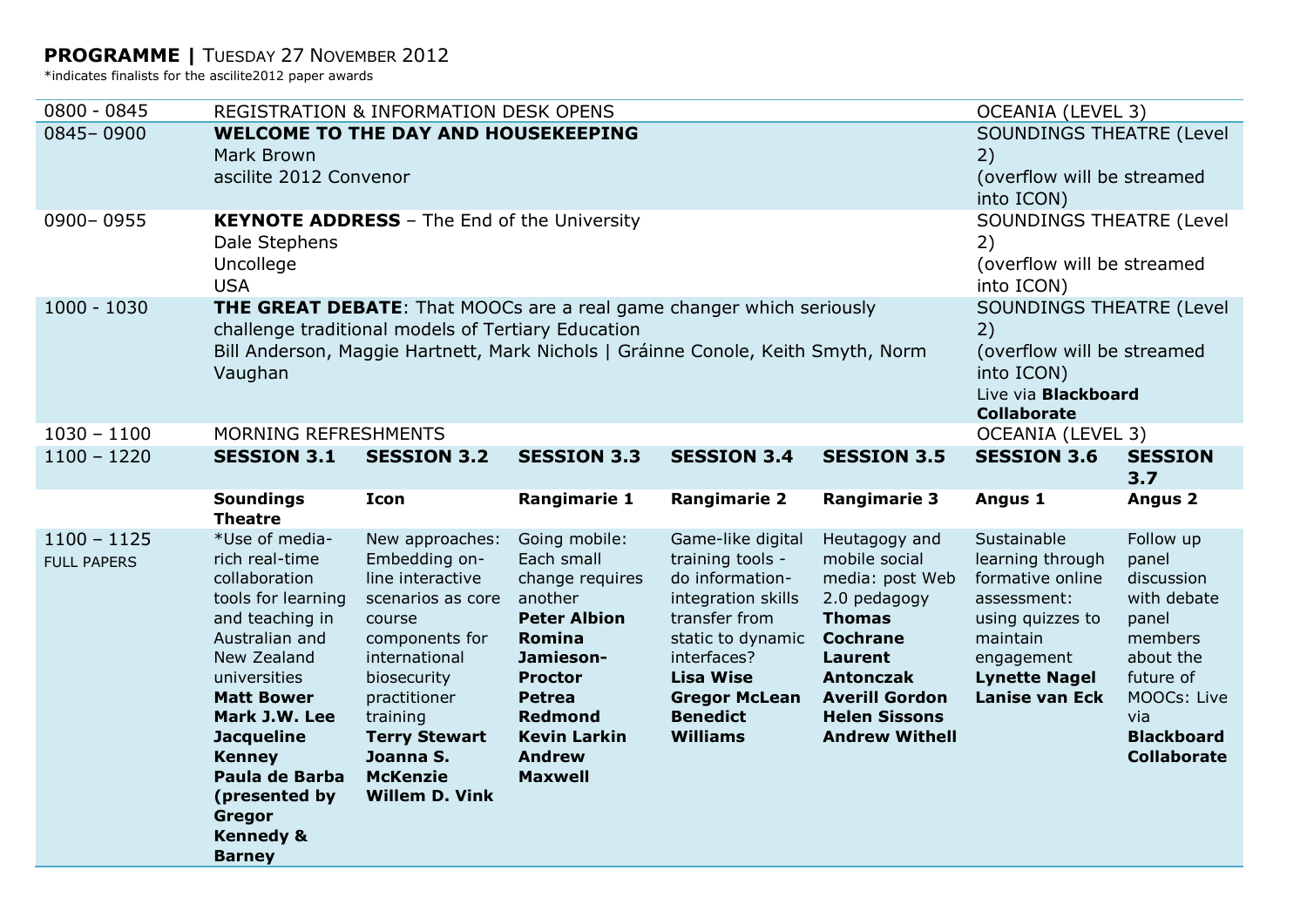|                                        | Dalgarno, Mark<br>Lee and<br><b>Jacqueline</b><br>Kenney)                                                                                                                                                                                            |                                                                                                                                                                                                                                                      |                                                                                                                                    |                                                                                                                                                                                                                                                                                                                           |                                                                                                                                                                                                         |                                                                                                                                                                                                     |                                                                                                                                                                         |
|----------------------------------------|------------------------------------------------------------------------------------------------------------------------------------------------------------------------------------------------------------------------------------------------------|------------------------------------------------------------------------------------------------------------------------------------------------------------------------------------------------------------------------------------------------------|------------------------------------------------------------------------------------------------------------------------------------|---------------------------------------------------------------------------------------------------------------------------------------------------------------------------------------------------------------------------------------------------------------------------------------------------------------------------|---------------------------------------------------------------------------------------------------------------------------------------------------------------------------------------------------------|-----------------------------------------------------------------------------------------------------------------------------------------------------------------------------------------------------|-------------------------------------------------------------------------------------------------------------------------------------------------------------------------|
| $1130 - 1155$<br><b>FULL PAPERS</b>    | Video-linked<br>teaching:<br>Designing and<br>evaluating<br>technology-rich<br>classrooms for<br>real-time<br>collaboration<br><b>Scott Symonds</b><br><b>Maggie</b><br><b>Hartnett</b><br><b>Philippa Butler</b><br><b>Mark Brown</b>               | Using Scenario<br>Planning to<br>Inform<br>Pedagogical<br>Practice in<br>Virtual Worlds in<br>Schools:<br>Collaboration<br>and Structure<br><b>Christopher</b><br><b>Bonfield</b><br><b>Kevin Burden</b><br><b>Katy Lumkin</b><br><b>Andrew Cram</b> | The peripatetic<br>learner - the role<br>of mobility in the<br>formation<br>collaborative<br>learning spaces<br><b>Judit Klein</b> | Multidiscipline<br>role-play in a 3D<br>virtual learning<br>environment:<br>Experiences with<br>a large cohort of<br>health care<br>students<br><b>Marcus</b><br><b>McDonald</b><br><b>Tracii Ryan</b><br><b>Jenny Sim</b><br><b>Jennifer James</b><br><b>Philip Maude</b><br><b>Sheila Scutter</b><br><b>Denise Wood</b> | Augmenting the<br>Design Thinking<br>Studio<br><b>Andrew Withell</b><br><b>Thomas</b><br><b>Cochrane</b><br><b>Stephen Reay</b><br><b>Nick Charlton</b><br><b>Idil Gaziulusoy</b><br><b>Shane Inder</b> | Unsupervised<br>Online<br>Constructed-<br><b>Response Tests:</b><br>Maximising<br><b>Student Learning</b><br>and Results<br>Integrity<br><b>Genevieve</b><br><b>Johnson</b><br><b>Sharon Davies</b> | An e-portfolio<br>theoretical<br>approach for<br>Provisionally<br>Registered<br><b>Teachers</b><br>Maryann<br>Lee<br><b>Lesley</b><br><b>Pohio</b>                      |
| $1200 - 1220$<br><b>CONCISE PAPERS</b> | Sustaining a<br>problematic<br>innovation: A<br>'grounds eye'<br>view of video<br>conferencing<br>through<br>teachers'<br>experiences<br><b>Nicola</b><br>Westberry<br><b>Sue</b><br><b>McNaughton</b><br><b>Helen Gaeta</b><br><b>Jennie Billot</b> | Learning with<br>technology:<br>Theoretical<br>foundations<br>underpinning<br>simulations in<br>higher education<br><b>Judith Lyons</b>                                                                                                              | Mobility makes<br>us Agile and<br>Lean: A New<br>Paradigm for<br>Institutional<br>Projects<br><b>Tim Klapdor</b>                   | Sustaining the<br>future through<br>virtual worlds<br><b>Sue Gregory</b><br>et. al                                                                                                                                                                                                                                        | <b>ANU Campus</b><br>Quest: A Mobile<br>App For<br>Transition<br><b>Sage Leslie-</b><br><b>McCarthy</b><br><b>Jodi Tutty</b>                                                                            | Using reward<br>contingencies in<br>online activities<br>to facilitate<br>engagement in a<br>statistics class<br>Xochitl de la<br><b>Piedad Garcia</b>                                              | Embedding<br>e-portfolios<br>in teacher<br>education:<br>Lessons from<br>a multi-year<br>implementati<br>on<br><b>Ben Cleland</b><br><b>Christopher</b><br><b>Allan</b> |
| 1220 - 1320                            | <b>LUNCH</b>                                                                                                                                                                                                                                         |                                                                                                                                                                                                                                                      |                                                                                                                                    |                                                                                                                                                                                                                                                                                                                           | <b>OCEANIA</b> (Level 3)                                                                                                                                                                                |                                                                                                                                                                                                     |                                                                                                                                                                         |
| 1250 - 1315                            |                                                                                                                                                                                                                                                      |                                                                                                                                                                                                                                                      | <b>CAMPUS REPRESENTATIVE MEETING - 'ascilite champion'</b>                                                                         |                                                                                                                                                                                                                                                                                                                           | Level 3)                                                                                                                                                                                                | ANGUS ROOMS 1 & 2 (Telstra Clear Centre,                                                                                                                                                            |                                                                                                                                                                         |
| 1320 - 1350                            |                                                                                                                                                                                                                                                      |                                                                                                                                                                                                                                                      | <b>INVITED SPEAKER</b> - To be or not to be? Student Engagement                                                                    |                                                                                                                                                                                                                                                                                                                           | SOUNDINGS THEATRE (Level 2)                                                                                                                                                                             |                                                                                                                                                                                                     |                                                                                                                                                                         |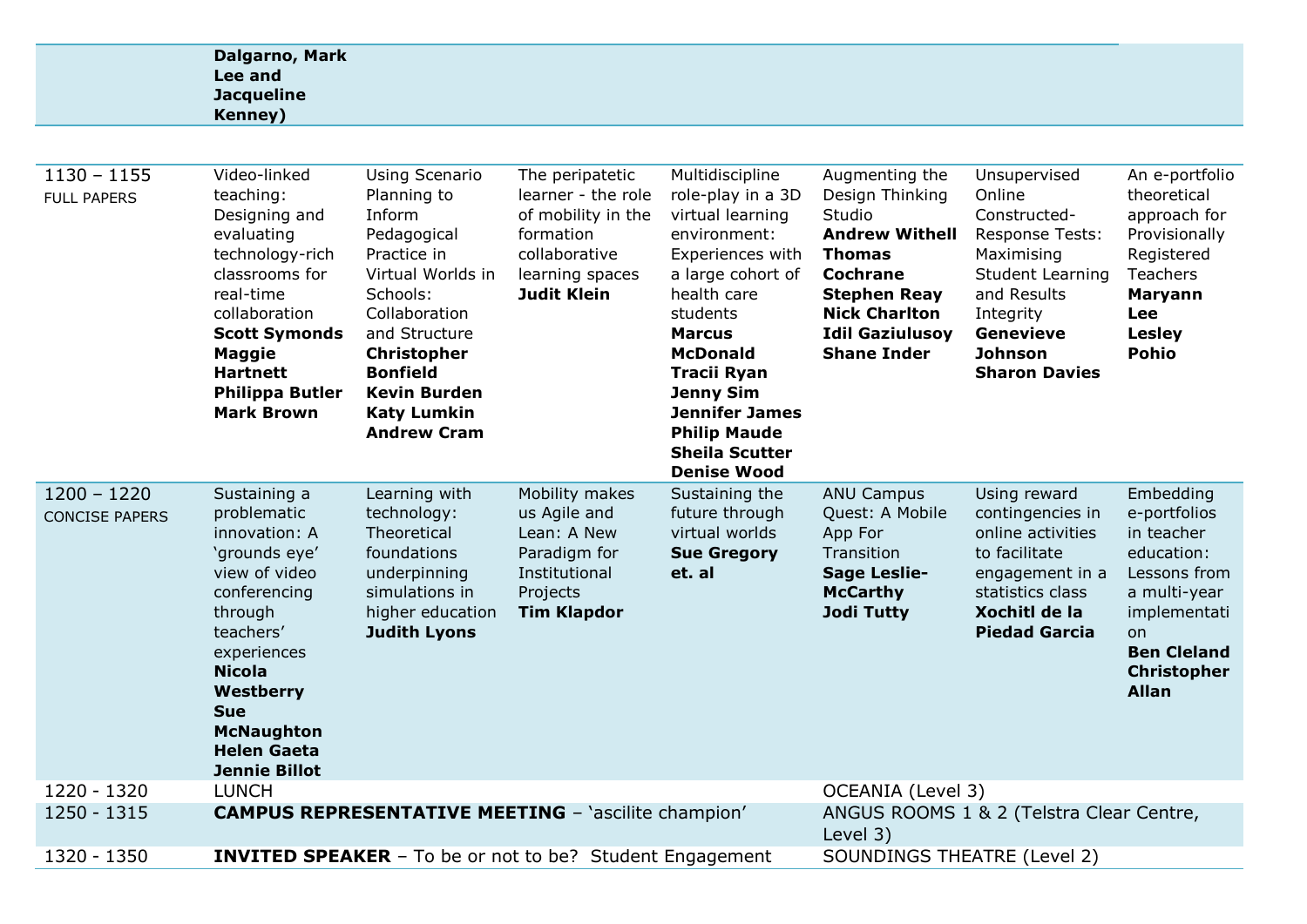|             | and Use of Digital Technologies in Blended Learning Environments<br>Norm Vaughan<br>Mount Royal University, Calgary, Alberta<br><b>CANADA</b> |      | (overflow will be streamed into ICON)                                |  |  |  |
|-------------|-----------------------------------------------------------------------------------------------------------------------------------------------|------|----------------------------------------------------------------------|--|--|--|
| 1350 - 1355 | <b>HOUSEKEEPING</b><br><b>SPONSORS</b><br><b>ACKNOWLEDGEMENT</b><br><b>Echo 360</b>                                                           | echo | SOUNDINGS THEATRE (Level 2)<br>(overflow will be streamed into ICON) |  |  |  |

1400 - 1510 **SESSION 4.1 SESSION 4.2 SESSION 4.3 SESSION 4.4 SESSION 4.5 SESSION 4.6 SESSION** 

**4.7**

|                                        | <b>Soundings</b><br><b>Theatre</b>                                                                                                           | <b>Icon</b>                                                                                                                                                                                        | <b>Rangimarie 1</b>                                                                                                                                                       | <b>Rangimarie 2</b>                                                                                                                                       | <b>Rangimarie 3</b>                                                                                                                                                                              | Angus 1                                                                                                                                                                     | <b>Angus 2</b>                                                                                                                                                          |
|----------------------------------------|----------------------------------------------------------------------------------------------------------------------------------------------|----------------------------------------------------------------------------------------------------------------------------------------------------------------------------------------------------|---------------------------------------------------------------------------------------------------------------------------------------------------------------------------|-----------------------------------------------------------------------------------------------------------------------------------------------------------|--------------------------------------------------------------------------------------------------------------------------------------------------------------------------------------------------|-----------------------------------------------------------------------------------------------------------------------------------------------------------------------------|-------------------------------------------------------------------------------------------------------------------------------------------------------------------------|
| $1400 - 1425$<br><b>FULL PAPERS</b>    | *Analytics and<br>Complexity:<br>Learning and<br>leading for the<br>future<br><b>Colin Beer</b><br><b>David Jones</b><br><b>Damien Clark</b> | *Exploring the<br>relationship<br>between<br>afforded learning<br>tasks and<br>learning benefits<br>in 3D virtual<br>learning<br>environments<br><b>Barney</b><br><b>Dalgarno</b><br>Mark J.W. Lee | Facilitating<br>motivation<br>through support<br>for personal<br>agency $-$<br>meeting the<br>future challenge<br><b>Maggie</b><br><b>Hartnett</b>                        | The changing<br>role of learned<br>bodies and<br>membership<br>organisations:<br>some UK<br>experiences<br><b>John Slater</b><br>Maren<br><b>Deepwell</b> | Can Digital<br>Natives Level-Up<br>in a Gamified<br>Curriculum?<br>Penny de Byl                                                                                                                  | The Go/No Go<br><b>Association Task</b><br>as a New<br>Technology for<br>Teaching Anti-<br>Prejudice<br>Leah<br><b>Kaufmann</b>                                             | Humanizing<br>e-lecturers<br>and engaging<br>online<br>Writing<br>students via<br>dialogic video<br>Martin<br><b>Andrew</b>                                             |
| $1430 - 1450$<br><b>CONCISE PAPERS</b> | *Pigeon pecks<br>and mouse<br>clicks: Putting<br>the learning back<br>into learning<br>analytics<br>Jason Lodge<br><b>Melinda Lewis</b>      | Designing and<br>recording<br>machinima to<br>illustrate<br>professional<br>practice<br>scenarios<br>Yvonne<br><b>Masters</b><br>(presented by<br><b>Sue Gregory</b><br>and Barney<br>Dargano)     | Early<br>identification of<br>students at risk<br>of failing<br><b>John Milne</b><br><b>Lynn M Jeffrey</b><br>Gordon<br><b>Suddaby</b><br><b>Andrew</b><br><b>Higgins</b> | The Sloan<br>Consortium: A<br>vibrant<br>professional<br>community for<br>digital educators<br><b>Bruce Chaloux</b>                                       | Taming the<br>Devil: A Game-<br><b>Based Approach</b><br>to Teaching<br>Immunology<br><b>Scott</b><br><b>Nankervis</b><br><b>Grant Meredith</b><br><b>Peter Vamplew</b><br><b>Nina Fotinatos</b> | Leading by<br>Example: The<br>start of a<br>journey towards<br>transformation<br>of teaching<br>practice in the<br>online space<br><b>Elaine Huber</b><br><b>Scarlet An</b> | Designing an<br>Online<br>Activity for<br>Collaborative<br>Language<br>Learning<br><b>Mauricio</b><br><b>Marrone</b><br>Lilia Mantai<br><b>Marika</b><br><b>Kalyuga</b> |
| $1450 - 1510$                          | <b>Twitter Learning</b><br>Analytics in R                                                                                                    | The creation of a<br>3D immersive,                                                                                                                                                                 | <b>Using Mobile</b><br>Learning to                                                                                                                                        | Creating a<br>Culture for                                                                                                                                 | Impacts of<br>Scheduling                                                                                                                                                                         | Moving down<br>Stream: Using e-                                                                                                                                             | An innovative<br>approach to                                                                                                                                            |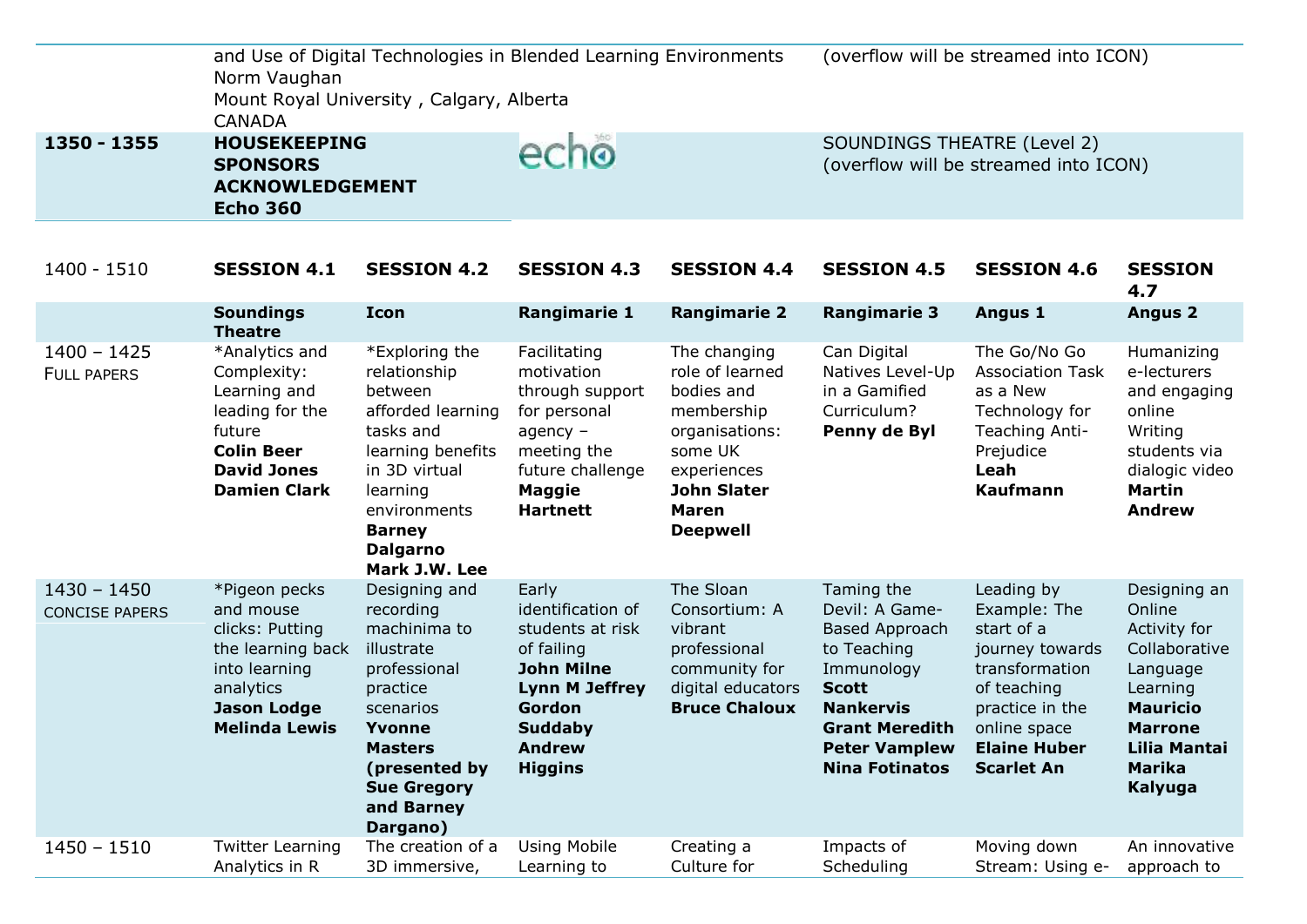| <b>CONCISE PAPERS</b>                  | <b>Lyndon Walker</b>                                                                                                                                        | interactive space<br>for experiential<br>learning:<br>VirtualPREX<br><b>Vicki Knox</b><br>(presented by<br><b>Sue Gregory)</b>                                                                                                                                             | <b>Facilitate Early</b><br>Engagement<br><b>Paul Goldacre</b>                                                                                                                                        | Critical and<br>Situated<br><b>Technology Use</b><br>Through<br>Effective<br>Learning Design<br><b>Anne Wheeler</b><br>(Presented by<br><b>Panos</b><br><b>Vachopoulos)</b><br><b>Sandy Cope</b>      | Algorithms on<br>Resource<br>Availability<br><b>David Lowe</b>                                                                                                                  | technology to<br>enhance social<br>work field<br>education<br>Kathryn Hay                                                                                                                          | facilitate<br>critical<br>thinking and<br>reflective<br>learning in<br>prescribing<br>and<br>therapeutics<br>e-learning<br><b>Santosh</b><br><b>Khanal</b><br><b>Yeqin Zuo</b> |
|----------------------------------------|-------------------------------------------------------------------------------------------------------------------------------------------------------------|----------------------------------------------------------------------------------------------------------------------------------------------------------------------------------------------------------------------------------------------------------------------------|------------------------------------------------------------------------------------------------------------------------------------------------------------------------------------------------------|-------------------------------------------------------------------------------------------------------------------------------------------------------------------------------------------------------|---------------------------------------------------------------------------------------------------------------------------------------------------------------------------------|----------------------------------------------------------------------------------------------------------------------------------------------------------------------------------------------------|--------------------------------------------------------------------------------------------------------------------------------------------------------------------------------|
| 1510 - 1540                            | AFTERNOON REFRESHMENTS                                                                                                                                      |                                                                                                                                                                                                                                                                            |                                                                                                                                                                                                      |                                                                                                                                                                                                       |                                                                                                                                                                                 | <b>OCEANIA (LEVEL 3)</b>                                                                                                                                                                           |                                                                                                                                                                                |
| $1540 - 1620$                          | <b>SESSION 5.1</b>                                                                                                                                          | <b>SESSION 5.2</b>                                                                                                                                                                                                                                                         | <b>SESSION</b><br>5.3                                                                                                                                                                                | <b>SESSION</b><br>5.4                                                                                                                                                                                 | <b>SESSION 5.5</b>                                                                                                                                                              | <b>SESSION 5.6</b>                                                                                                                                                                                 | <b>SESSION 5.7</b>                                                                                                                                                             |
|                                        | <b>Soundings</b><br><b>Theatre</b>                                                                                                                          | <b>Icon</b>                                                                                                                                                                                                                                                                | <b>Rangimarie 1</b>                                                                                                                                                                                  | <b>Rangimarie 2</b>                                                                                                                                                                                   | <b>Rangimarie 3</b>                                                                                                                                                             | <b>Angus 1</b>                                                                                                                                                                                     | <b>Angus 2</b>                                                                                                                                                                 |
| $1540 - 1605$<br><b>FULL PAPERS</b>    | Breaking the<br>Rules:<br>Supporting<br>Learning and<br>Teaching<br>Technology<br>Innovations<br><b>Philip Uys</b><br><b>Cathy Gunn</b>                     | What's the risk of<br>disease?<br>Software tools to<br>support learning<br>concepts of risk<br>perception and<br>assessment<br>Daan Vink,<br>Naomi Cogger,<br><b>Terry Walshe,</b><br>Petra Muellner,<br><b>Marta Martinez,</b><br>Lesley Stringer,<br><b>Mark Burgman</b> | <b>Extrinsic and</b><br>intrinsic<br>barriers in the<br>use of ICT in<br>teaching: A<br>comparative<br>case study in<br>Singapore<br>Wenli Chen,<br>Cheryl Lee,<br>Ashley Tan,<br><b>Wenting Xie</b> | Identifying key<br>actors for<br>technology<br>adoption in<br>higher<br>education: A<br>social network<br>approach<br><b>Negin</b><br>Mirriahi<br><b>Shane</b><br><b>Dawson</b><br><b>Debra Hoven</b> | Thinking,<br>researching and<br>living in virtual<br>professional<br>development<br>community of<br>practice<br><b>Diana Ayling</b><br><b>Hazel Owen</b><br><b>Edward Flagg</b> | Student views<br>on how role-<br>playing in a<br>virtual hospital<br>is distinctively<br>relevant to<br>medical<br>education<br><b>Swee-Kin</b><br>Loke<br><b>Phil Blyth</b><br><b>Judith Swan</b> | MUVE-ing pre-<br>service teachers<br>into the future<br><b>Frances Quinn</b><br><b>Helen Doyle</b><br><b>Terry Lyons</b><br>(Presented by<br><b>Helen Doyle)</b>               |
| $1610 - 1630$<br><b>CONCISE PAPERS</b> | Leading the<br>evaluation of<br>institutional<br>online learning<br>environments<br>for quality<br>enhancement in<br>times of change<br>Maree Gosper,<br>I. | Sustainable<br>future for<br>learning in a<br>climate of<br>change: Mobile<br>apps, social<br>media, and crisis<br>informatics<br>during<br>emergencies and                                                                                                                | e-Learning<br>Lecturer<br>Workload:<br>working<br>smarter or<br>working<br>harder?<br><b>Stephen</b><br><b>Bright</b>                                                                                | An online<br>community<br>designed to<br>support future<br>makers in<br>educational<br>reform<br><b>Tania</b><br><b>Broadley</b><br>(presented                                                        | The Design and<br>Development of<br>a suite of online<br>professional<br>development<br>resources for<br>academic staff:<br>Framing the<br>project<br><b>Dave Snell</b>         | Virtual Worlds:<br>Not the final<br>frontier for<br>games-based<br>nursing<br>education<br><b>Kylie Turville</b><br>Grant<br><b>Meredith</b><br><b>Dr Phil Smith</b>                               | The affordances of<br>web conferences<br>in online pre-<br>service<br>mathematics<br>education<br><b>Brett</b><br><b>Stephenson</b><br><b>Jillian Downing</b>                  |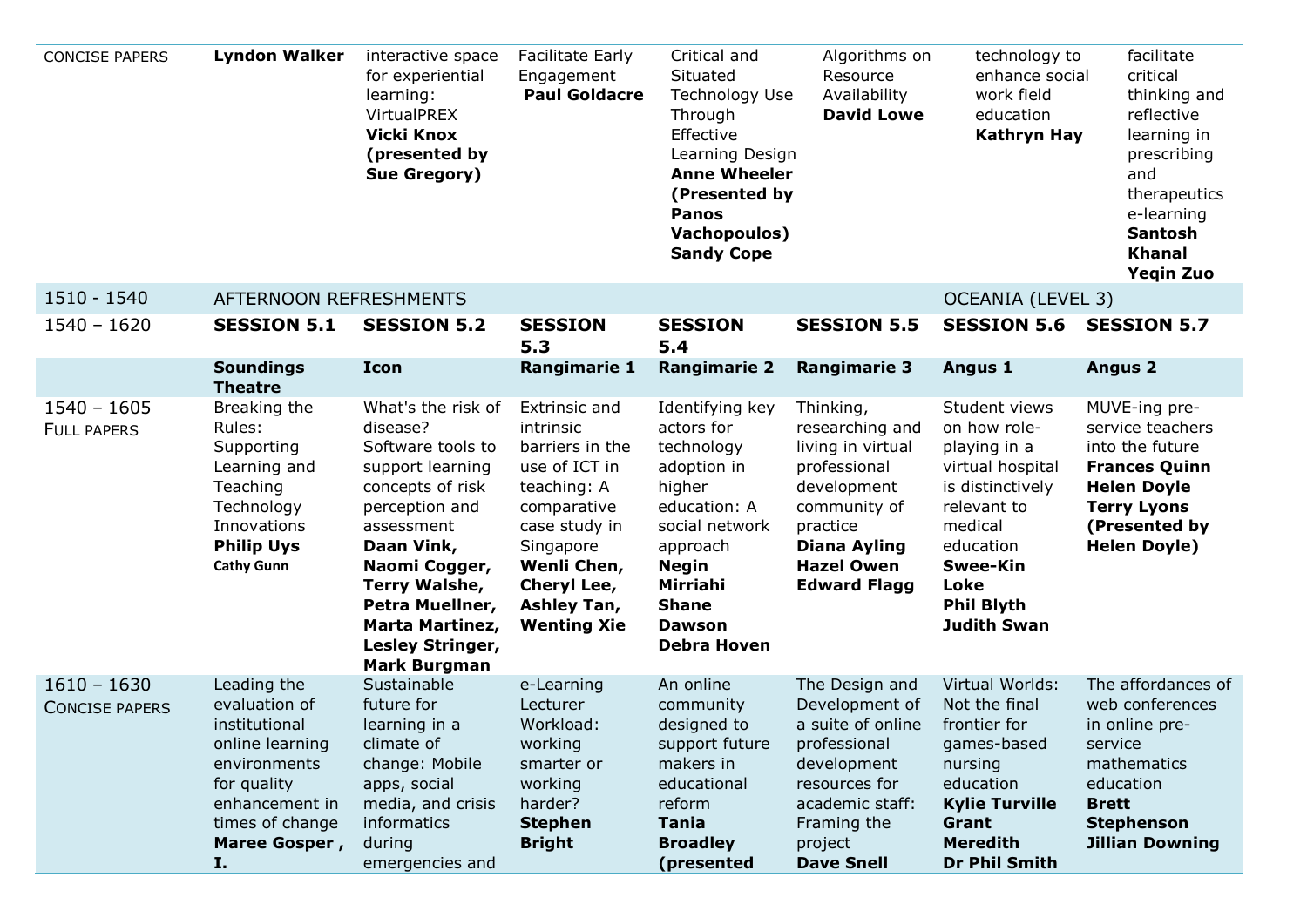|                                                | Solomonides,<br>D. Holt, S<br>Palmer, J<br>Munro, M<br>Sankey, M<br>Hicks, G Allan,<br><b>R. Hollenbeck</b>                                         | disasters<br><b>Julie Willems</b>                                                                                                                                                         |                                                                                                                                                                                                                                                                      | by Sue<br>Ledger)                                                                                | <b>Jane Terrell</b>                                                                                                                                                                                                                                                                                                                                                                          |                                                                                                                                                                                                                                                              |                                                                                                                                                |
|------------------------------------------------|-----------------------------------------------------------------------------------------------------------------------------------------------------|-------------------------------------------------------------------------------------------------------------------------------------------------------------------------------------------|----------------------------------------------------------------------------------------------------------------------------------------------------------------------------------------------------------------------------------------------------------------------|--------------------------------------------------------------------------------------------------|----------------------------------------------------------------------------------------------------------------------------------------------------------------------------------------------------------------------------------------------------------------------------------------------------------------------------------------------------------------------------------------------|--------------------------------------------------------------------------------------------------------------------------------------------------------------------------------------------------------------------------------------------------------------|------------------------------------------------------------------------------------------------------------------------------------------------|
| $1630 - 1730$<br>CONCISE /<br><b>SYMPOSIUM</b> | <b>SYMPOSIUM</b><br>2.1                                                                                                                             | <b>SYMPOSIUM</b><br>2.2                                                                                                                                                                   | <b>SYMPOSIUM</b><br>2.3                                                                                                                                                                                                                                              | <b>SYMPOSIUM</b><br>2.4                                                                          | <b>SYMPOSIUM</b><br>2.5                                                                                                                                                                                                                                                                                                                                                                      | <b>SYMPOSIUM</b><br>2.6                                                                                                                                                                                                                                      | <b>SYMPOSIUM</b><br>2.7                                                                                                                        |
|                                                | <b>Soundings</b><br><b>Theatre</b>                                                                                                                  | <b>Icon</b>                                                                                                                                                                               | <b>Rangimarie 1</b>                                                                                                                                                                                                                                                  | <b>Rangimarie 2</b>                                                                              | <b>Rangimarie 3</b>                                                                                                                                                                                                                                                                                                                                                                          | Angus 1                                                                                                                                                                                                                                                      | <b>Angus 2</b>                                                                                                                                 |
| 1630 - 1730                                    | What's the Big<br>Idea 2012? The<br>Flipped Lecture<br><b>Elizabeth</b><br><b>Greener</b><br><b>Roger Cook</b><br><b>Christine</b><br><b>Newman</b> | Meeting the<br>Challenges of<br>Sustainable<br>Learning Support<br><b>Wai-Leng Wong</b><br><b>Michael Griffith</b><br><b>Diana Simmons</b><br><b>Simon Smith</b><br><b>Paula Williams</b> | DeHub:<br>Examples of<br>some Projects<br>and Models for<br>Future<br>Collaboration<br><b>Victor</b><br><b>Minichiello</b><br><b>Rosalind</b><br><b>James</b><br><b>Peter Albion</b><br><b>Mark Brown</b><br><b>Bobby</b><br><b>Harreveld</b><br><b>Mike Keppell</b> | Remote<br>Laboratories:<br>Sharing<br>Resources and<br>Sharing<br>Expertise<br><b>David Lowe</b> | Assisting<br>Student<br>Learning<br>Through<br>Professional<br>Development:<br>The Affect of<br>Website<br>Materials and<br>Real World<br>Science on<br>Teacher<br>Development<br>Lisa van<br><b>Raalte</b><br>(Presented by<br><b>Chris</b><br>Campbell)<br><b>Rachel Boulay</b><br>Implementing a<br>learner<br>response<br>system in one<br>university<br><b>Chris</b><br><b>Campbell</b> | Continuance<br>theory and<br>teacher<br>education<br><b>Noeline</b><br>Wright<br>Implementation<br>of the<br>eLearning<br>Lifecycle Model<br>to Develop<br>Reflection in<br>Pre-Service<br>Teachers<br><b>Pauline</b><br><b>Roberts</b><br><b>Dorit Maor</b> | Assessment,<br>Physical Education<br>and Mobile<br>Learning<br><b>Margot Bowes</b><br><b>Warren</b><br><b>Patterson</b><br><b>Lawrence May</b> |
| 1900 - LATE                                    | ascilite 2012 CONFERENCE DINNER<br>Capital of Cool - Downtown in Wellywood                                                                          |                                                                                                                                                                                           |                                                                                                                                                                                                                                                                      |                                                                                                  | <b>AMORA HOTEL</b><br>170 Wakefield Street, Wellington                                                                                                                                                                                                                                                                                                                                       |                                                                                                                                                                                                                                                              |                                                                                                                                                |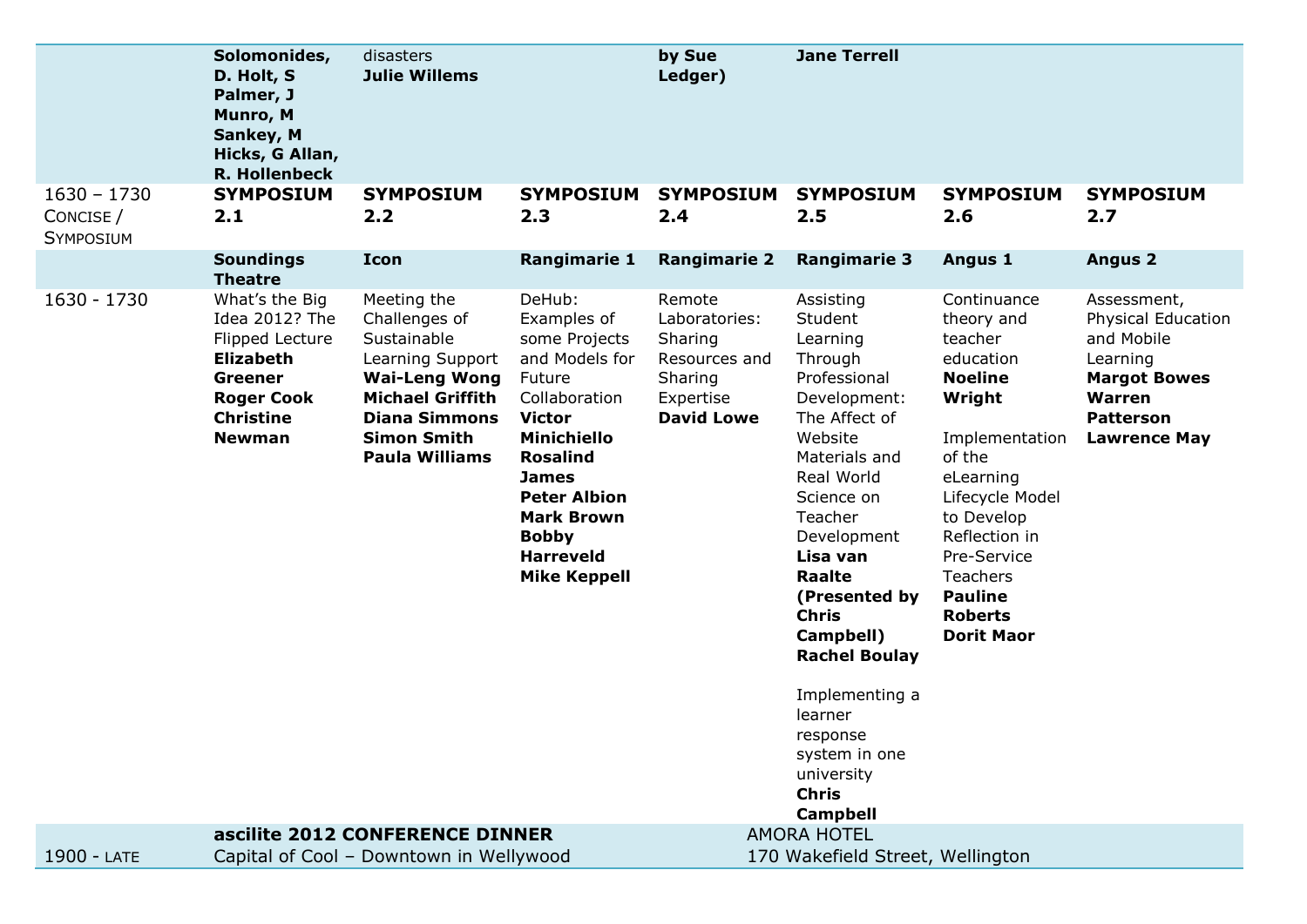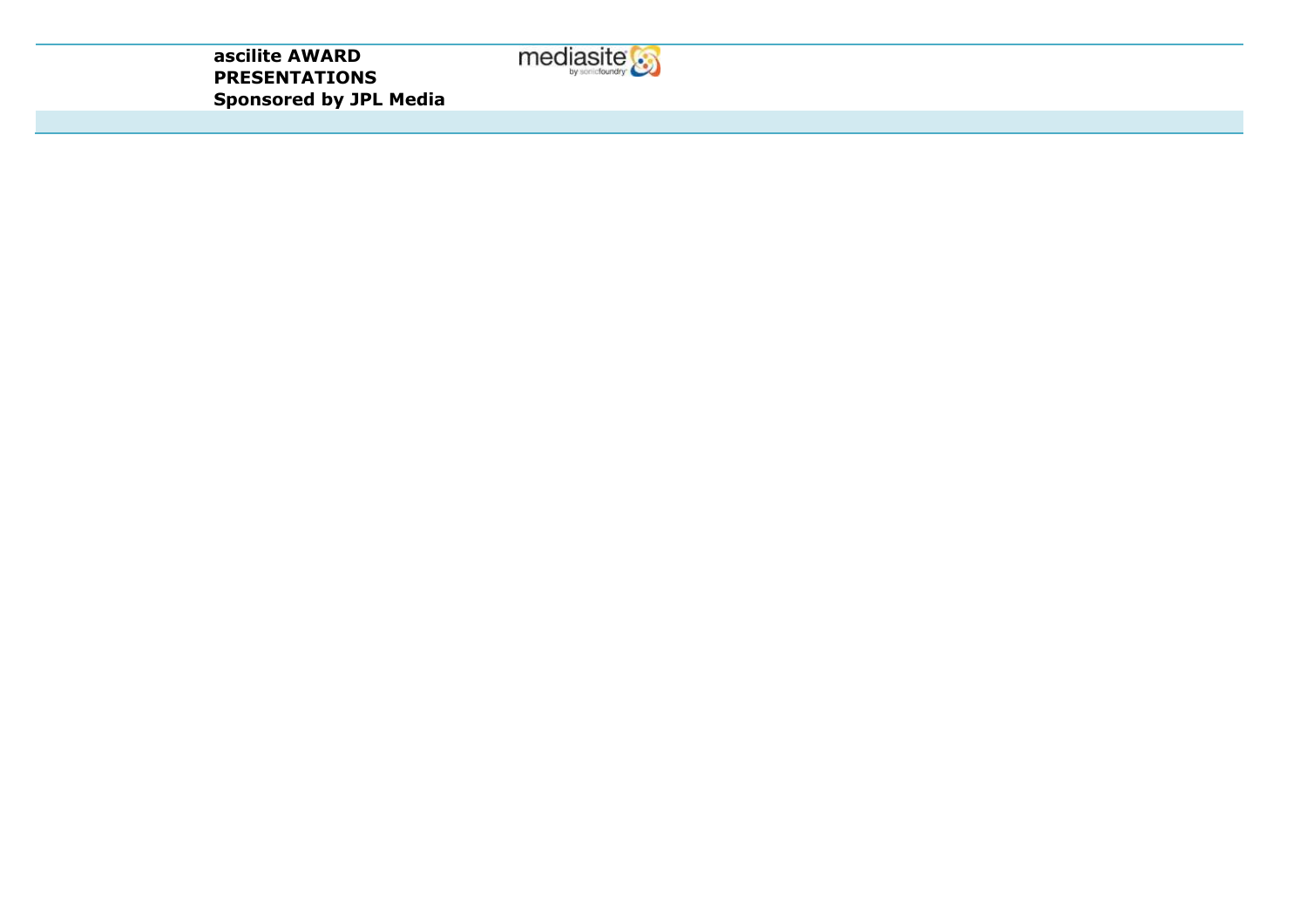## **PROGRAMME |** WEDNESDAY 28 NOVEMBER 2012

| $0830 -$                                         | <b>REGISTRATION &amp; INFORMATION DESK OPENS</b>                                                                                                                                     |                                                                                                                                                                             |                                                                                                                                                   |                                                                                                                                                             | <b>OCEANIA (LEVEL 3)</b>                                             |                                                                                                                               |                                                                                                                                                                                              |                                                               |
|--------------------------------------------------|--------------------------------------------------------------------------------------------------------------------------------------------------------------------------------------|-----------------------------------------------------------------------------------------------------------------------------------------------------------------------------|---------------------------------------------------------------------------------------------------------------------------------------------------|-------------------------------------------------------------------------------------------------------------------------------------------------------------|----------------------------------------------------------------------|-------------------------------------------------------------------------------------------------------------------------------|----------------------------------------------------------------------------------------------------------------------------------------------------------------------------------------------|---------------------------------------------------------------|
| $0915 -$                                         | <b>WELCOME TO THE DAY AND HOUSEKEEPING</b>                                                                                                                                           |                                                                                                                                                                             |                                                                                                                                                   |                                                                                                                                                             | SOUNDINGS THEATRE (Level 2)                                          |                                                                                                                               |                                                                                                                                                                                              |                                                               |
| 0930                                             | Mark Brown<br>ascilite 2012 Convenor                                                                                                                                                 |                                                                                                                                                                             |                                                                                                                                                   |                                                                                                                                                             | (overflow will be streamed into ICON)                                |                                                                                                                               |                                                                                                                                                                                              |                                                               |
| $0930 -$<br>1000                                 | <b>INVITED SPEAKERS</b> - Decentralising Professional Development for<br>Mobile Learning<br>Simon McIntyre and Karin Watson<br>The University of New South Wales<br><b>AUSTRALIA</b> |                                                                                                                                                                             |                                                                                                                                                   |                                                                                                                                                             | SOUNDINGS THEATRE (Level 2)<br>(overflow will be streamed into ICON) |                                                                                                                               |                                                                                                                                                                                              |                                                               |
| $1000 -$<br>1010                                 | <b>SPONSOR PRESENTATION</b><br><b>PEARSON</b>                                                                                                                                        |                                                                                                                                                                             | <b>PEARSON</b>                                                                                                                                    |                                                                                                                                                             |                                                                      | SOUNDINGS THEATRE (Level 2)<br>(overflow will be streamed into ICON)                                                          |                                                                                                                                                                                              |                                                               |
| 1015-<br>1045                                    | <b>SESSION 6.1</b>                                                                                                                                                                   | <b>SESSION 6.2</b>                                                                                                                                                          | <b>SESSION 6.3</b>                                                                                                                                | <b>SESSION 6.4</b>                                                                                                                                          |                                                                      | <b>SESSION 6.5</b>                                                                                                            | <b>SESSION 6.6</b>                                                                                                                                                                           |                                                               |
|                                                  | <b>Soundings</b><br><b>Theatre</b>                                                                                                                                                   | <b>Icon</b>                                                                                                                                                                 | <b>Rangimarie 1</b>                                                                                                                               | <b>Rangimarie 2</b>                                                                                                                                         |                                                                      | <b>Rangimarie 3</b>                                                                                                           | Angus 1                                                                                                                                                                                      |                                                               |
| $1015 -$<br>1045<br><b>FULL</b><br><b>PAPERS</b> | Teaching<br><b>Aboriginal Culture</b><br>Online<br><b>Cat Kutay</b><br><b>Deidre Howard-</b><br>Wagner<br><b>Janet Mooney</b><br>(presented by<br><b>Lynette Riley)</b>              | A design-based<br>research approach<br>implementing a<br>palette of<br>educational<br>technologies to<br>foster 21 <sup>st</sup> century<br>skills Janette<br><b>Kruger</b> | Mobilising<br>authentic<br>learning:<br>Understanding the<br>educational<br>affordances of the<br>iPad<br><b>James Oldfield</b><br>Jan Herrington | "Wherever,<br>whenever"<br>learning in<br>Medicine:<br>Evaluation of an<br>interactive mobile<br>case-based<br>project<br><b>Marianna</b><br><b>Koulias</b> |                                                                      | Following the Sun:<br>Sustainable<br>conferencing in a<br>climate of change<br><b>Angela Murphy</b><br><b>Shirley Reushle</b> | Learning for the Future: Online<br>student evaluation of generic<br>and context-specific library<br>skills tutorial<br><b>Ruth Billany</b><br><b>Bernadette Royal</b><br><b>Isabelle Lys</b> |                                                               |
| $1045 -$<br>1115                                 | <b>MORNING REFRESHMENTS</b>                                                                                                                                                          |                                                                                                                                                                             |                                                                                                                                                   |                                                                                                                                                             |                                                                      |                                                                                                                               | <b>OCEANIA (LEVEL 3)</b>                                                                                                                                                                     |                                                               |
| 1115-<br>1245                                    | <b>SESSION 7.1</b>                                                                                                                                                                   | <b>SESSION 7.2</b>                                                                                                                                                          | <b>SESSION 7.3</b>                                                                                                                                | <b>SESSION 7.4</b>                                                                                                                                          |                                                                      | <b>SESSION 7.5</b>                                                                                                            | <b>SESSION</b><br>7.6                                                                                                                                                                        | <b>WORKSHOP</b><br>1.1                                        |
|                                                  | <b>Soundings</b><br><b>Theatre</b>                                                                                                                                                   | <b>Icon</b>                                                                                                                                                                 | <b>Rangimarie 2</b>                                                                                                                               | <b>Rangimarie 3</b>                                                                                                                                         |                                                                      | Angus 1                                                                                                                       | <b>Angus 2</b>                                                                                                                                                                               | Rangimarie<br>$\mathbf{1}$                                    |
| $1115-$<br>1140<br><b>FULL</b><br><b>PAPERS</b>  | A 2010 Snapshot<br>of Educational<br>Technology use by<br>CSU students<br><b>Jacqueline</b><br><b>Tinkler</b>                                                                        | A blended<br>approach to<br>Canadian First<br><b>Nations</b><br>education: The<br>Sunchild e-                                                                               | Improving<br>learners' self-<br>efficacy in learner-<br>controlled online<br>learning<br>environment: a                                           | Fitting learning<br>into life: Language<br>students'<br>perspectives on<br>benefits of using<br>mobile apps                                                 |                                                                      | Authentic learning<br>and Web 2.0 -<br>Completing the<br>equation<br><b>Vickel Narayan</b><br><b>Chris Lovegrove</b>          | Ready for m-<br>learning?<br>Access to<br>mobile devices<br>by tertiary<br>students                                                                                                          | apple<br>workshop<br>It's all about<br>the content.<br>Mobile |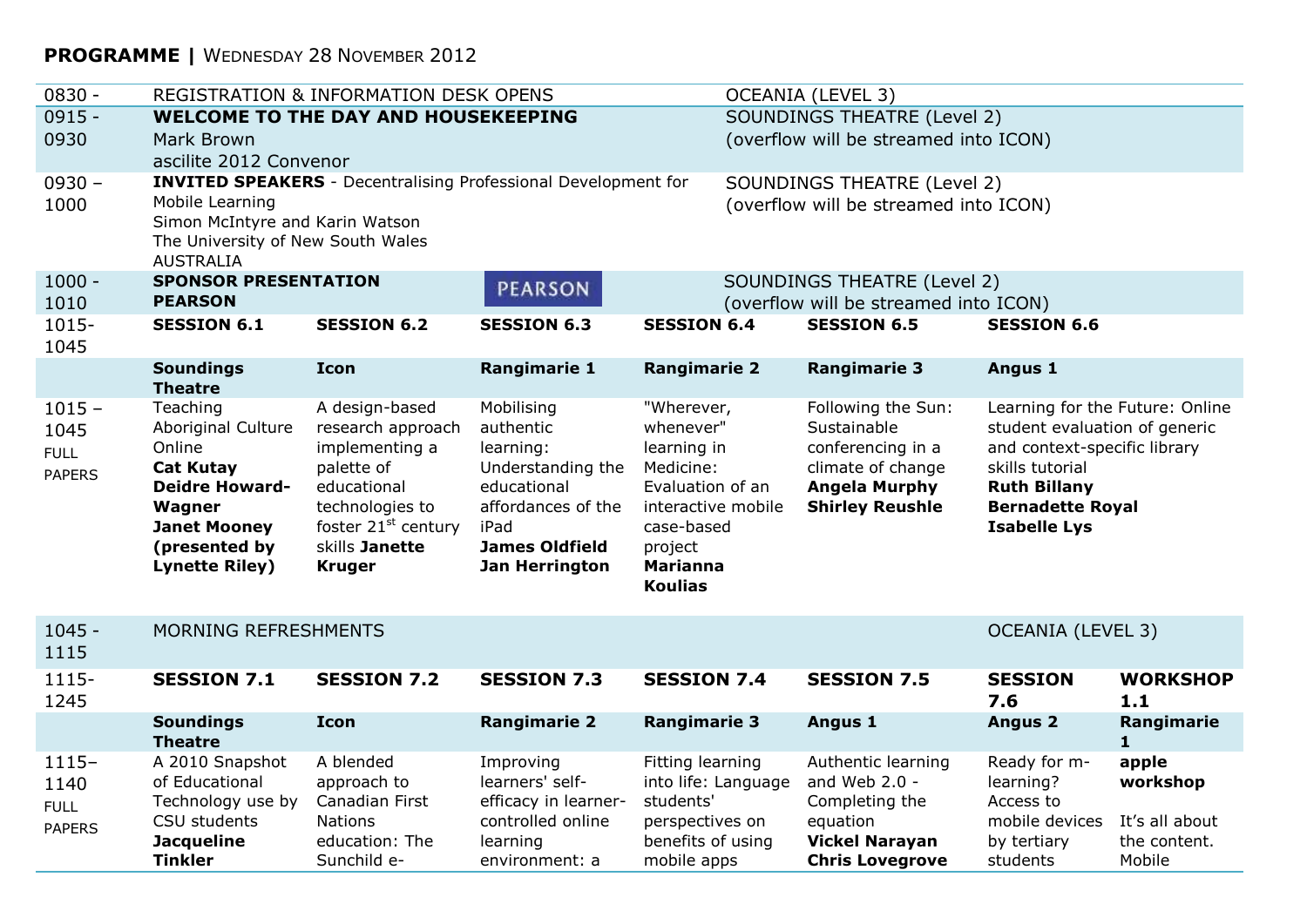|                                              | <b>Philip Uys</b><br><b>Barney Dalgarno</b><br><b>Lauren Carlson</b><br>Andrea<br>Crampton                                                                      | learning<br>community<br><b>Norman</b><br>Vaughan                                                                                                                       | correlational study<br>Widchaporn<br><b>Taipjutorus</b><br><b>Sally Hansen</b><br><b>Mark Brown</b>                                                                                                                                  | <b>Caroline Steel</b>                                                                                                                                                                                 |                                                                                                                                                                                                         | studying<br>Japanese<br>Yasuhisa<br>Watanabe                                                                                       | Learning with<br>iPad<br><b>Stephen</b><br><b>Atherton</b><br>This session<br>will give you<br>background to<br>trends in<br>mobile |
|----------------------------------------------|-----------------------------------------------------------------------------------------------------------------------------------------------------------------|-------------------------------------------------------------------------------------------------------------------------------------------------------------------------|--------------------------------------------------------------------------------------------------------------------------------------------------------------------------------------------------------------------------------------|-------------------------------------------------------------------------------------------------------------------------------------------------------------------------------------------------------|---------------------------------------------------------------------------------------------------------------------------------------------------------------------------------------------------------|------------------------------------------------------------------------------------------------------------------------------------|-------------------------------------------------------------------------------------------------------------------------------------|
| $1145 -$<br>1205<br>CONCISE<br><b>PAPERS</b> | Course Team<br>Symposia: A<br>useful launch pad<br>for exploring<br>course leadership?<br><b>Carole Hunter</b><br>(presented by<br><b>Brad Edlington)</b>       | Mobile learning,<br>exploring the<br>possibilities for<br>rangatahi<br><b>Travis Timoko</b>                                                                             | Responding to<br>diversification:<br>Preparing naïve<br>learners for<br>university study<br>using Time<br><b>Budgets</b><br><b>Diana Quinn</b><br><b>Bruce Wedding</b>                                                               | Finding a Voice:<br>Learning<br>pronunciation in a<br>second language<br>using a dedicated<br>speech technology<br><b>Thomas Kerr</b>                                                                 | Treading carefully in<br>the Stalk Space:<br>Social Media and<br><b>Risk</b><br><b>Carolyn Woodley</b><br><b>Scott Beattie</b>                                                                          | <b>Using Online</b><br>Environments<br>to Provoke<br>Student<br>Enquiry<br><b>Fiona</b><br><b>Nicolson</b><br><b>Mitch Parsell</b> | learning.<br>Attendees are<br>encouraged to<br>bring their<br>mobile devices<br>to participate<br>in this                           |
| $1205 -$<br>1225<br>CONCISE<br><b>PAPERS</b> | *A Brave New<br>World: introducing<br>the planets online<br><b>Natalie Spence</b><br><b>Dean Groom</b><br><b>Orsola DeMarco</b>                                 | Bridging the<br>digital divide:<br>bringing e-literacy<br>skills to<br>incarcerated<br>students<br><b>Helen Farley</b><br><b>Angela Murphy</b><br><b>Tasman Bedford</b> | Online learning<br>preferences:<br>revealing<br>assumptions and<br>working with<br>difference<br><b>Sue Tickner</b><br><b>Tony Hunt</b>                                                                                              | Implications of the<br>non-traditional<br>student becoming<br>the traditional<br><b>Lorraine</b><br><b>Fleckhammer</b><br><b>Helene</b><br><b>Richardson</b>                                          | The Sapphire<br>Vortex: Blending<br>virtual world<br>machinima with real<br>world commentary<br>for effective learning<br>of criminal law<br><b>Des Butler</b><br>(presented by<br><b>Anne Matthew)</b> | How to get<br>your work<br>published in<br>AJET: Meet<br>the new<br>editorial team<br><b>AJET Editors</b>                          | workshop.                                                                                                                           |
| $1225 -$<br>1245<br>CONCISE<br><b>PAPERS</b> | Online learning in<br><b>ACS Education:</b><br>Using online<br>learning tools in<br>professional<br>education<br><b>Asheley Jones</b><br><b>Charlynn Miller</b> | Designing to close<br>the gap<br><b>Alison Reedy</b>                                                                                                                    | *Living the new<br>normal:<br>Reflections on the<br>experiences of<br>first-time distance<br>learners<br>Mark Brown,<br><b>Mike Keppell,</b><br>Helen Hughes,<br>Tash Hard,<br>Sandi<br><b>Shillington &amp; Liz</b><br><b>Smith</b> | Applying a<br>Reverse Induction<br>Process for<br>Improved<br>Definition of<br><b>Higher Education</b><br>Technology-<br>supported<br>Research Projects<br><b>Joanne Doyle</b><br><b>Helen Farley</b> | Understanding<br>novice<br>programmers: their<br>perceptions and<br>motivations<br><b>Philip Smith, Kylie</b><br><b>Turville, Grant</b><br>Meredith,<br>Kathleen Keogh                                  |                                                                                                                                    |                                                                                                                                     |